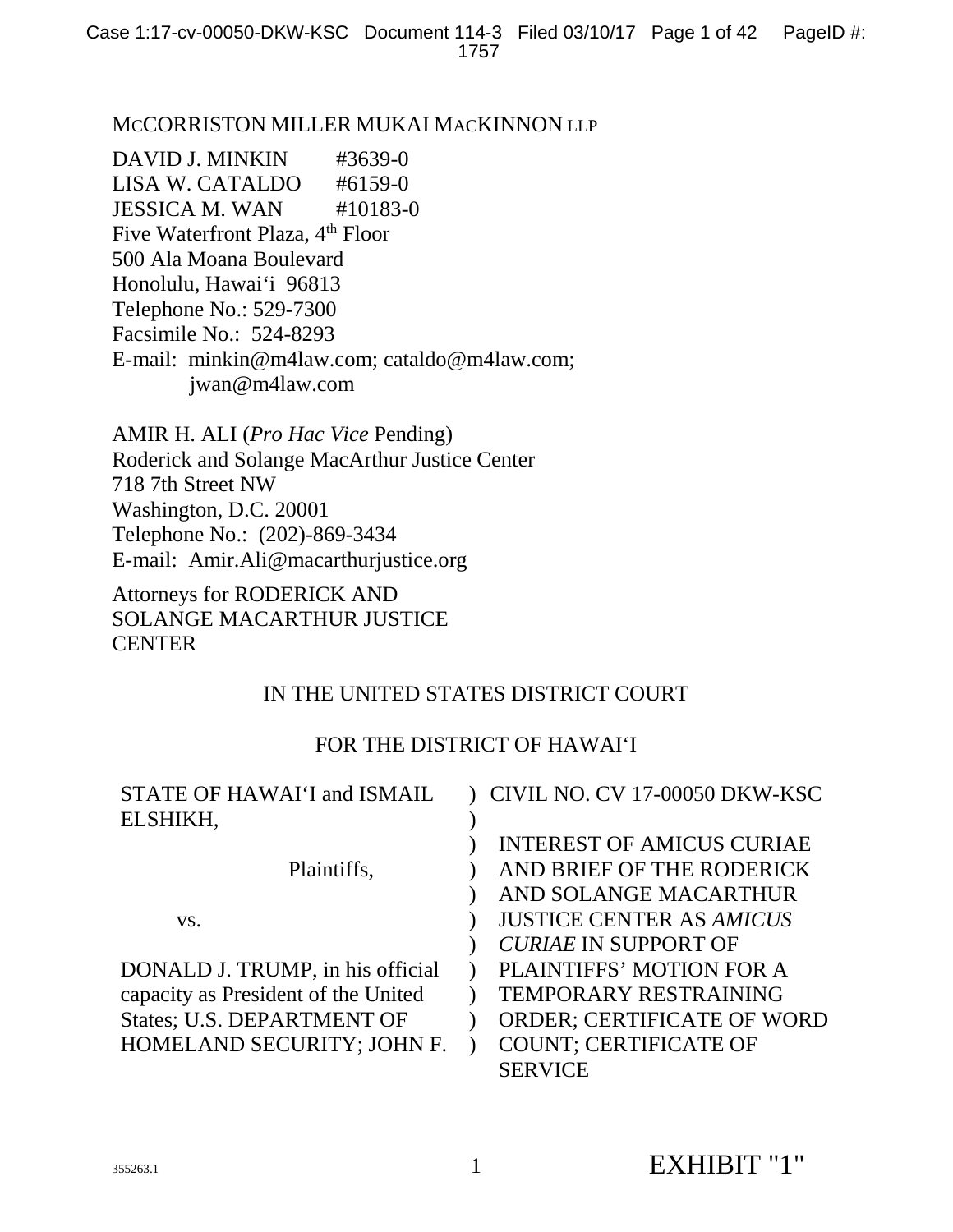) )

KELLY, in his official capacity as Secretary of Homeland Security; U.S. DEPARTMENT OF STATE; REX TILLERSON, in his official capacity as Secretary of State; and the UNITED ) STATES OF AMERICA,  $\mathcal{L}$  $\mathcal{L}$ ) ) ) )

\_\_\_\_\_\_\_\_\_\_\_\_\_\_\_\_\_\_\_\_\_\_\_\_\_\_\_\_\_\_\_\_

Defendants.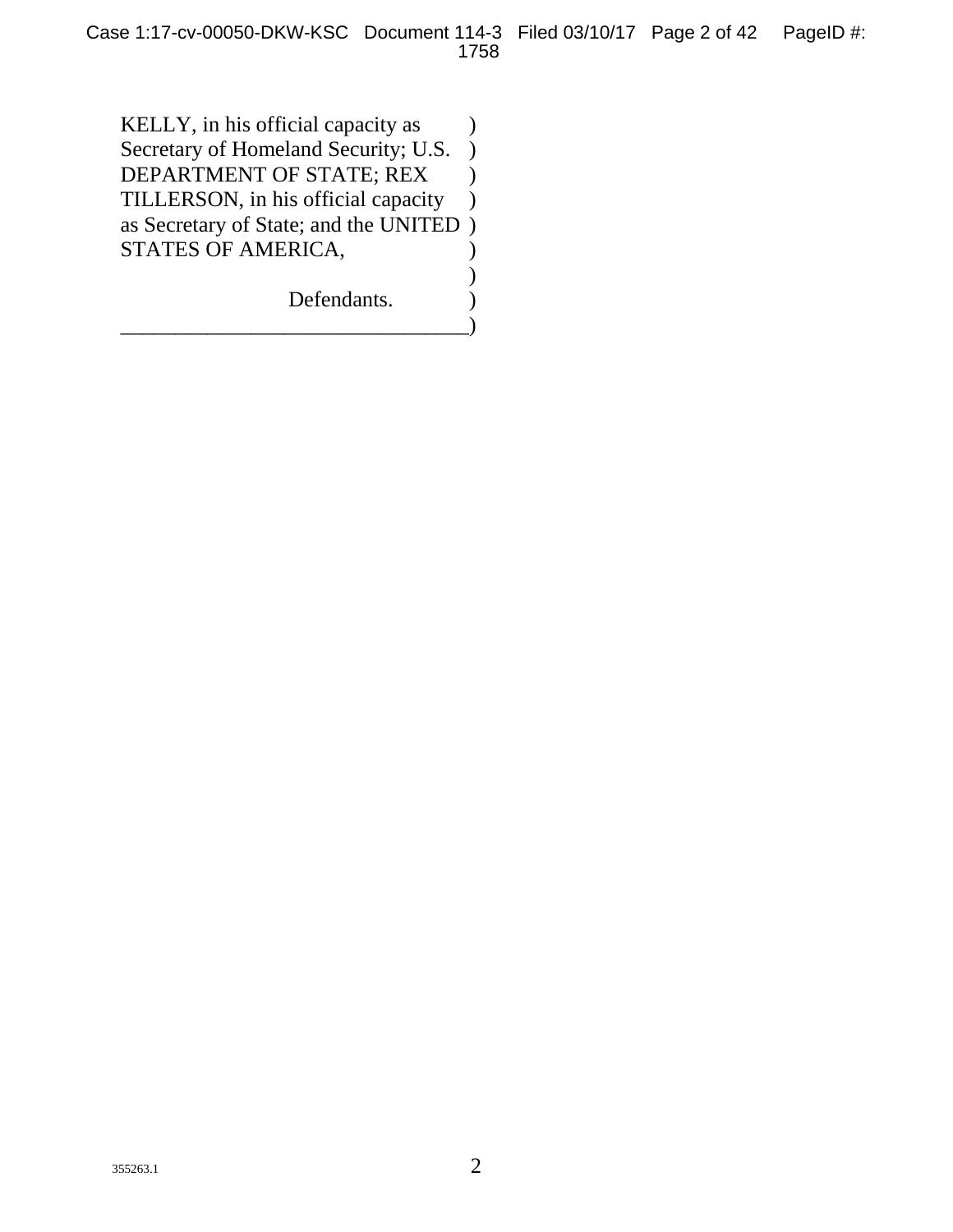# TABLE OF CONTENTS

| A. |    | The President Has Expressed Hatred, Disseminated Lies, And<br>Made Numerous Promises To Use The Executive Power Against                                                        |
|----|----|--------------------------------------------------------------------------------------------------------------------------------------------------------------------------------|
|    | 1. | The President repeatedly refers to people of the Muslim<br>faith as a "problem" and spreads propaganda to vilify                                                               |
|    |    | Advocating That Muslims Are A "Problem" 4<br>a.                                                                                                                                |
|    |    | Advocating anti-Muslim propaganda, including that<br>$\mathbf b$ .<br>thousands of Muslims celebrated 9/11 on New<br>Jersey rooftops and praising the mass execution of        |
|    | 2. | The President has equated Muslims with terrorists, calling<br>for closing down and surveilling mosques, profiling                                                              |
|    |    | Advocating closing down and surveilling mosques11<br>a.                                                                                                                        |
|    |    | $\mathbf b$ .<br>Requiring a registry for all Muslims in the United                                                                                                            |
|    |    | $\mathbf{c}$ .                                                                                                                                                                 |
|    | 3. | The President has advocated banning people of the<br>Muslim faith from the United States and previewed that he<br>would do so under the guise of a neutral order17             |
|    | 4. | The President's statements since being elected—and even<br>after signing the Executive Orders—make clear that this<br>Executive action is motivated by the same discriminatory |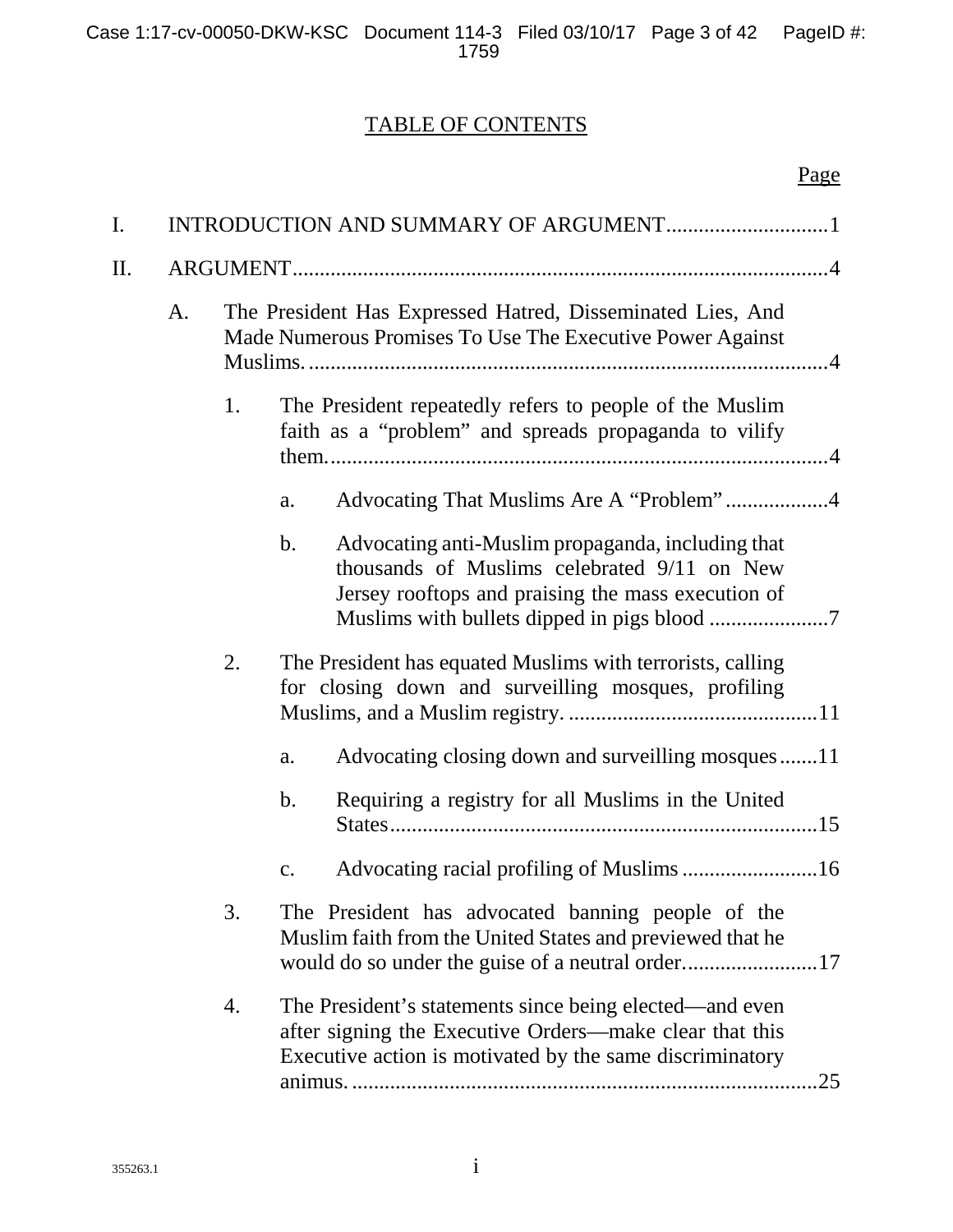|  | B. Failing To Consider This Tremendous Record Of Animus Would |
|--|---------------------------------------------------------------|
|  | Be A Serious Abdication Of The Role Of The Judicial Branch28  |
|  |                                                               |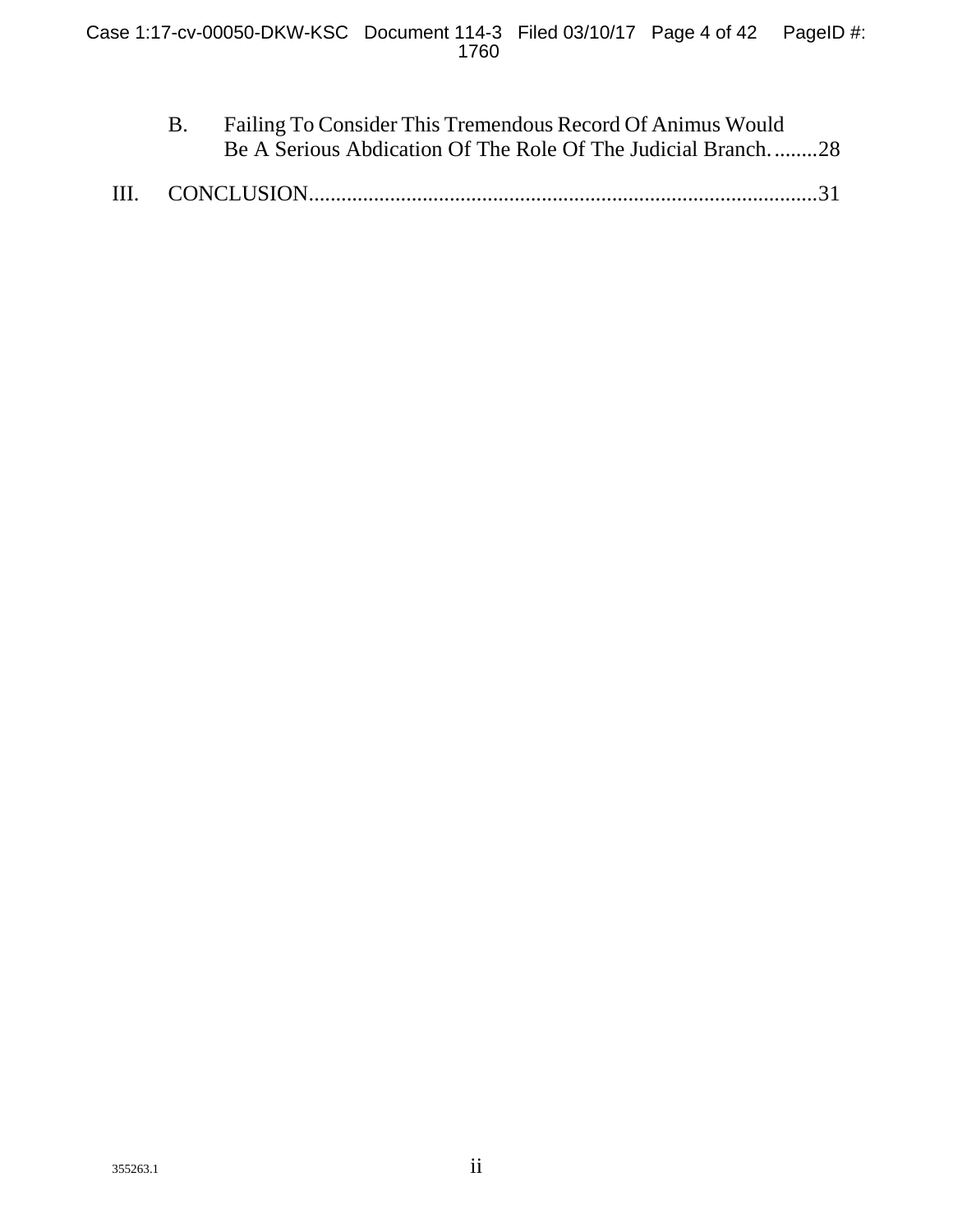## TABLE OF AUTHORITIES

Page(s)

## **Cases**

| Boumediene v. Bush,                                    |     |
|--------------------------------------------------------|-----|
|                                                        | .29 |
|                                                        |     |
| Hamdi v. Rumsfeld,                                     |     |
|                                                        | .30 |
|                                                        |     |
| Holder v. Humanitarian Law Project,                    |     |
|                                                        | .29 |
| Korematsu v. United States,                            |     |
|                                                        |     |
|                                                        |     |
| United States v. Carolene Products Co.,                |     |
|                                                        | .29 |
|                                                        |     |
| United States v. Windsor,                              |     |
|                                                        | .29 |
| Vill. of Arlington Heights v. Metro. Hous. Dev. Corp., |     |
|                                                        | 29  |
|                                                        |     |
|                                                        |     |
| <b>Other Authorities</b>                               |     |

| Michael Stokes Paulsen, <i>The Constitution of Necessity</i> , 79 Notre Dame L. |  |
|---------------------------------------------------------------------------------|--|
|                                                                                 |  |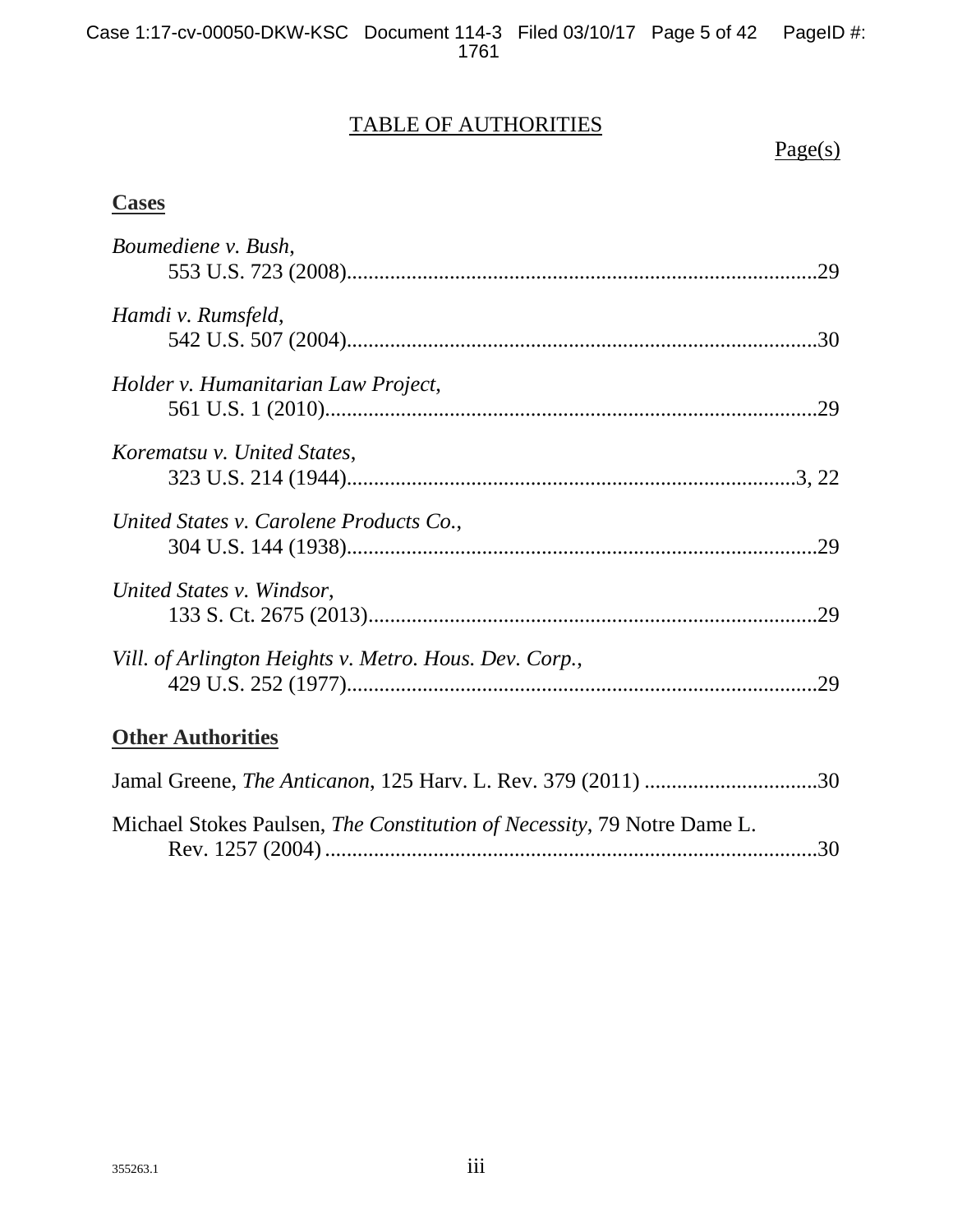#### INTEREST OF AMICUS CURIAE

The Roderick and Solange MacArthur Justice Center is a not-for-profit organization founded in 1985 by the family of J. Roderick MacArthur to advocate for human rights and social justice through litigation. The MacArthur Justice Center has represented clients facing a myriad of human rights and civil rights injustices, including issues of discrimination, the unlawful detention of foreign nationals, and the rights of marginalized groups in the United States' justice system. The MacArthur Justice Center has an interest in the independent role of the judiciary in determining whether government officials have acted with discriminatory animus. It submits this brief to inform the Court's analysis of animus, including through historic information that preceded the present action, and to contextualize this dispute in the history of judicial scrutiny of discriminatory government actions.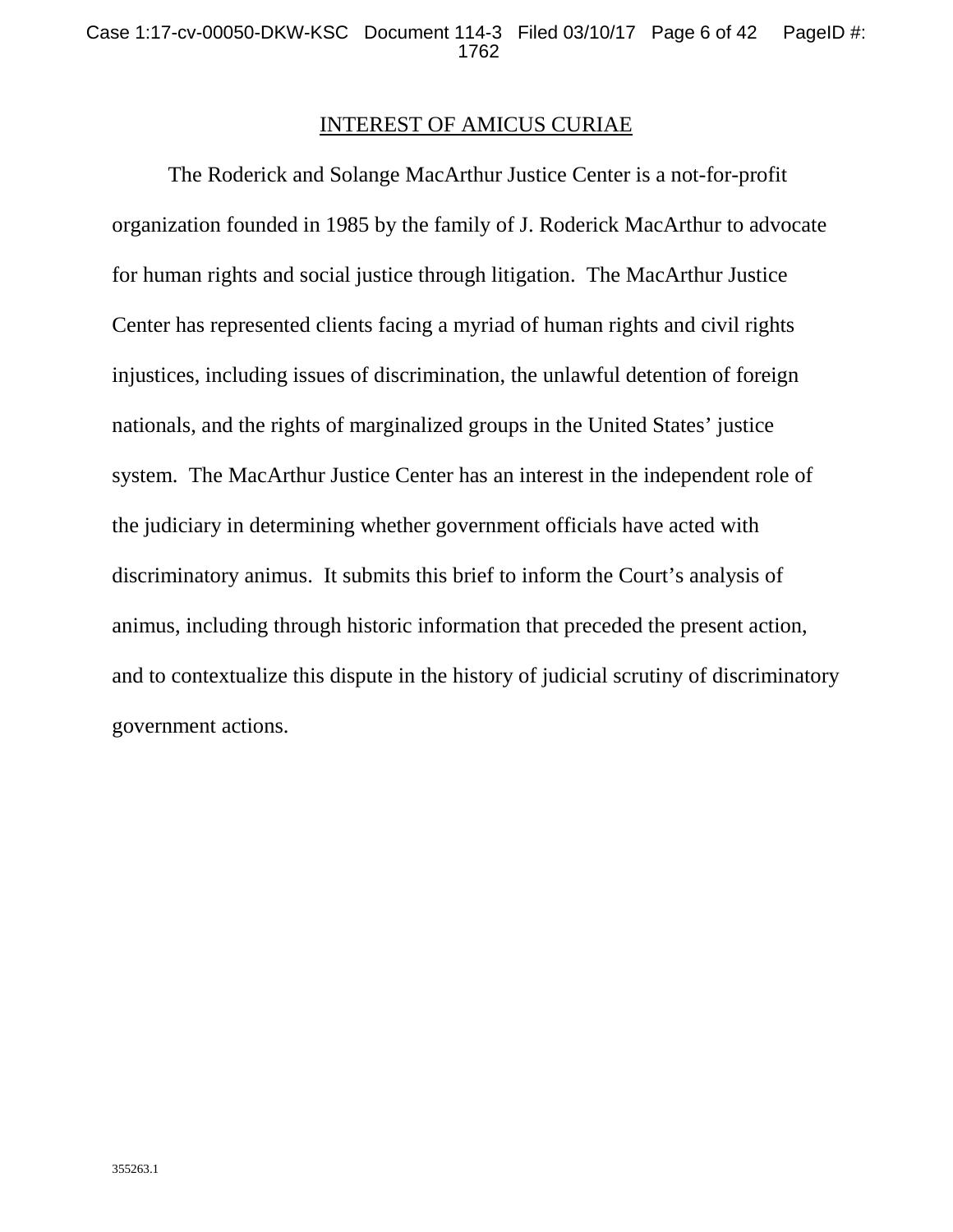## BRIEF OF THE RODERICK AND SOLANGE MACARTHUR JUSTICE CENTER AS *AMICUS CURIAE* IN SUPPORT OF PLAINTIFFS' MOTION FOR A TEMPORARY RESTRAINING ORDER

### <span id="page-6-0"></span>**I. INTRODUCTION AND SUMMARY OF ARGUMENT**

This President of the United States, Donald Trump, selected an unpopular minority faith that makes up 1% of the nation's population, ran a campaign that vilified and spread propaganda generating fear and animosity towards that minority faith, and built an administration that has blindly and consistently equated the members of that minority faith with terrorists. President Trump and his administration now expects courts to turn a blind eye to—or, as the Government has urged "not look" at—that record of animus and, instead, accept the Government's pretextual assertion of national security. *See* Emergency Motion Under Circuit Rule 27-3 for Administrative Stay and Motion for Stay Pending Appeal at 17, *Washington v. Trump*, No, 17-35105 (9th Cir. Feb. 4, 2017), ECF No. 14. If this Court were to do so, it would amount to an abdication of its critical role in safeguarding discrete and insular minorities, and preventing the Executive from using its official powers to attack unpopular groups—the sort of abdication that has, in the past, left a permanent stain on American history.

The MacArthur Justice Center submits this amicus brief to document President Trump's extensive record of hatred towards people of the Muslim faith. As described herein, President Trump's latest Executive Order is but one action that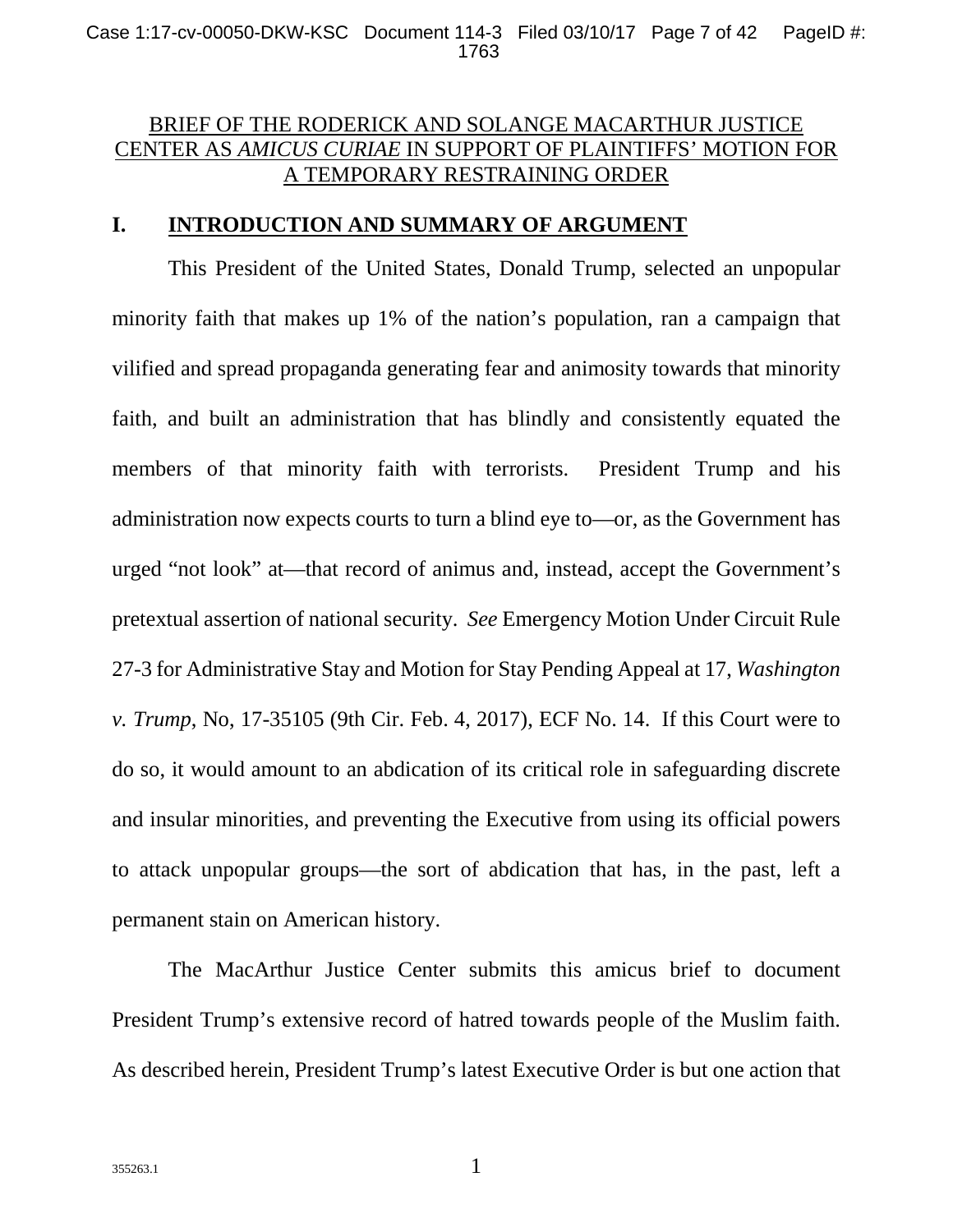#### Case 1:17-cv-00050-DKW-KSC Document 114-3 Filed 03/10/17 Page 8 of 42 PageID #: 1764

follows from a targeted and sustained attack on Muslims, through which the President has increased his own popularity by spreading fear about Muslims and labeled them as terrorists. President Trump has long expressed the view that there is a "Muslim problem" in the United States and disseminated propaganda vilifying people of the Muslim faith. Prior to being elected President, he made specific promises to curtail the rights of those who choose to practice Islam in various ways, including the shutdown of mosques and the suspicionless surveillance and profiling of Muslim Americans. Moreover, not only did Mr. Trump specifically promise he would ban Muslims from entering the United States during his Presidential campaign, but he previewed that he would do so under the guise of referring to "territories" and "extreme vetting" instead of mentioning Muslims directly. Mr. Trump expressly justified his plans by reference to the detention and internment of Japanese Americans during World War II.

President Trump's latest Executive Order, which attempts to follow through on his animus and promises, must be viewed in light of President Trump's public, repeated, and unabashed admission of an intent to discriminate—the most fundamental abuse of government power that the Establishment and Equal Protection Clauses exist to prevent. The Government's contention that such Executive action is unreviewable, or entitled to great deference due to its relation to immigration and national security, not only conflicts with United States Supreme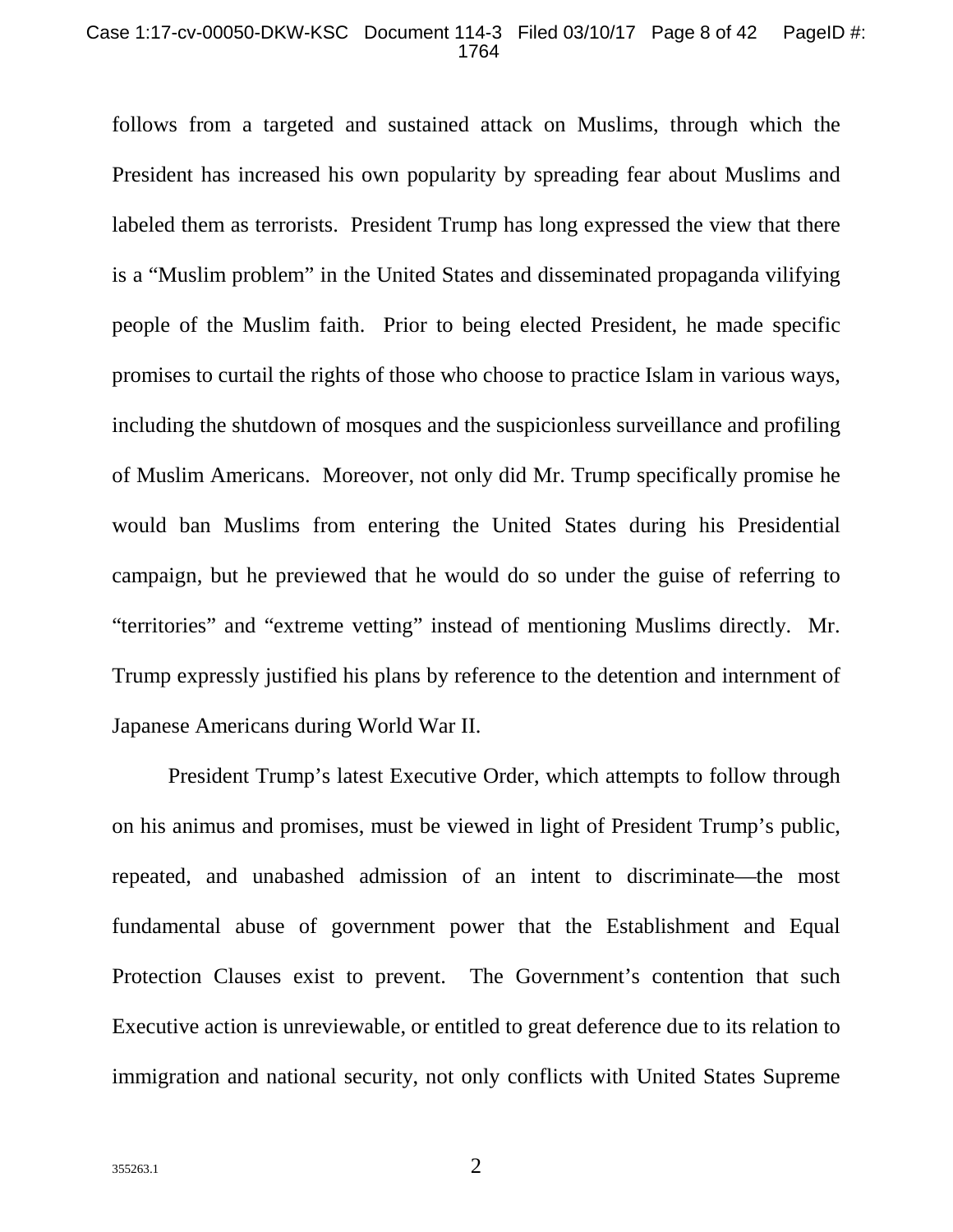Court precedent, but is painfully reminiscent of arguments made by the Government to justify racial discrimination and oppression in moments of our history that we now all regard with shame. Indeed, it is chilling the degree to which the position advanced by the Government here, with the most technical of modifications, mirrors the closing passage of *Korematsu v. United States*, 323 U.S. 214 (1944), used to justify the internment of Japanese Americans in 1944:

To cast this case into outlines of [religious] prejudice, without reference to the real military dangers which were presented, merely confuses the issue. [Muslims were] not excluded from the [United States] because of hostility to [them] or [their religion]. [They were] excluded because we are at war with [radical Islamic terrorism], because the [President] feared an invasion of our [country] and felt constrained to take proper security measures, because [he] decided that the military urgency of the situation demanded that all [persons of Muslim religion] be segregated from the [United States] temporarily, and, finally, because [the President], reposing [his] confidence in this time of war in our military leaders . . . determined that [he] should have the power to do just this. There was evidence of disloyalty on the part of some [Muslims], the [President] considered that the need for action was great, and time was short. We cannot—by availing ourselves of the calm perspective of hindsight—now say that at that time these actions were unjustified.

*Id.* at 233 (with modification in brackets).

The MacArthur Justice Center urges the Court not to allow a repeat of this

depraved moment in United States history by overlooking the record of this

administration's animus against persons of the Muslim faith.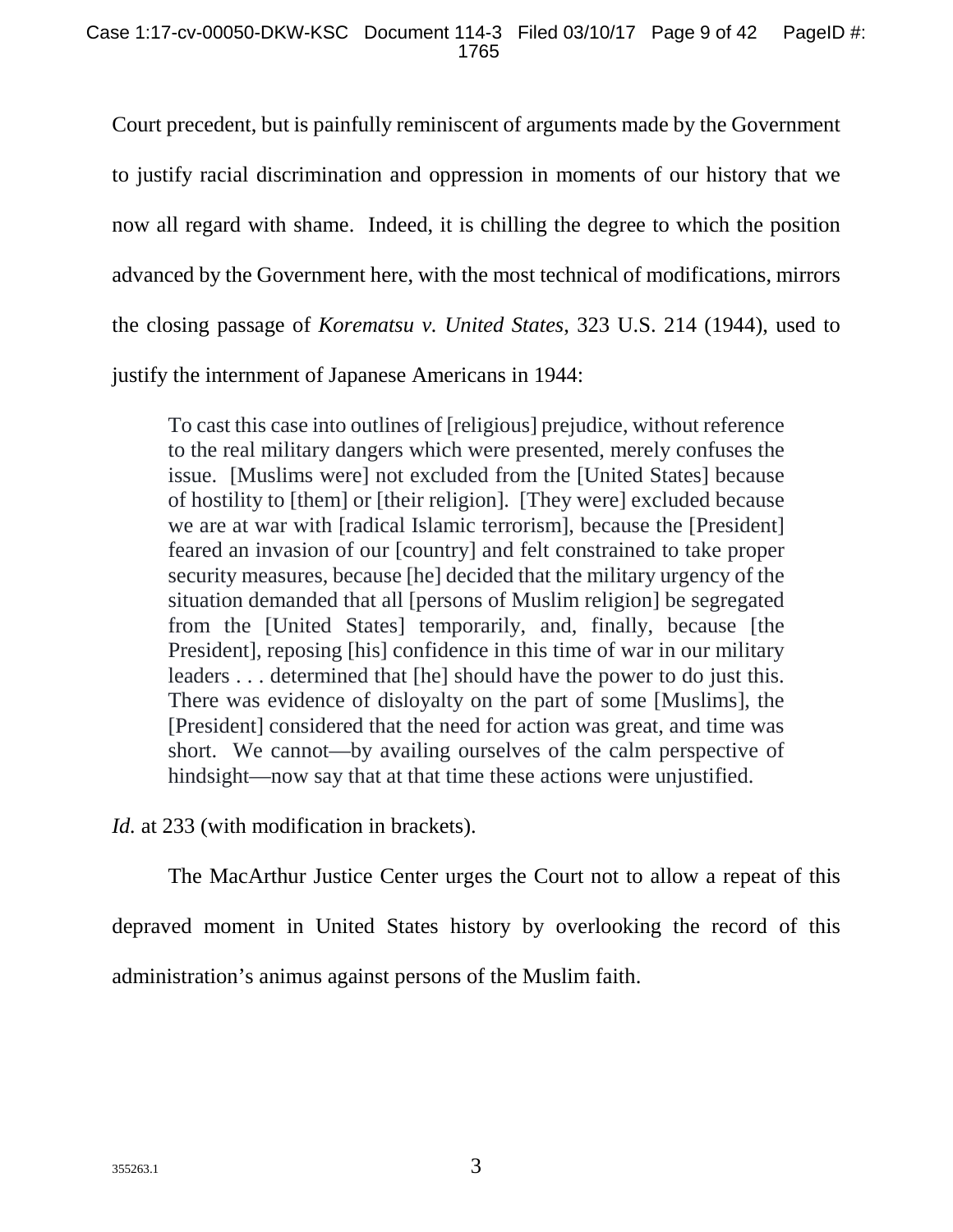## **II. ARGUMENT**

## <span id="page-9-1"></span><span id="page-9-0"></span>**A. The President Has Expressed Hatred, Disseminated Lies, And Made Numerous Promises To Use The Executive Power Against Muslims.**

 As described below, President Trump has shown animus towards Muslims and promised to use the office of the Executive to oppress Muslims in various ways, including statements and propaganda that vilify Muslims, threaten to shutdown and surveille mosques, profile Muslims, and ban Muslims from entering the country. He even previewed that he would attempt to do so using language that appears more neutral, such as referring to Muslim-majority territories—precisely what he did here. While the administration has taken greater efforts to veil its discriminatory and Islamophobic purpose in the latest Executive Order, it would be a serious mistake to assume that this washes the Order clean of its reprehensive motivation.

- <span id="page-9-2"></span>1. The President repeatedly refers to people of the Muslim faith as a "problem" and spreads propaganda to vilify them.
	- a. Advocating That Muslims Are A "Problem"

<span id="page-9-3"></span>As early as April 11, 2011, Mr. Trump began advocating a "Muslim problem" exists in the United States, and suggesting that the Koran teaches a "very negative vibe" and "tremendous hatred":

Bill O'Reilly asked me is there a Muslim problem? And I said absolutely, yes. In fact I went a step further. I said I didn't see Swedish people knocking down the World Trade Center. . . . I mean I could have said, 'Oh absolutely not Bill, there's no Muslim problem, everything is wonderful, just forget about the World Trade Center.' But you have to speak the truth. . . . The Koran is very interesting. A lot of people say it teaches love and there is a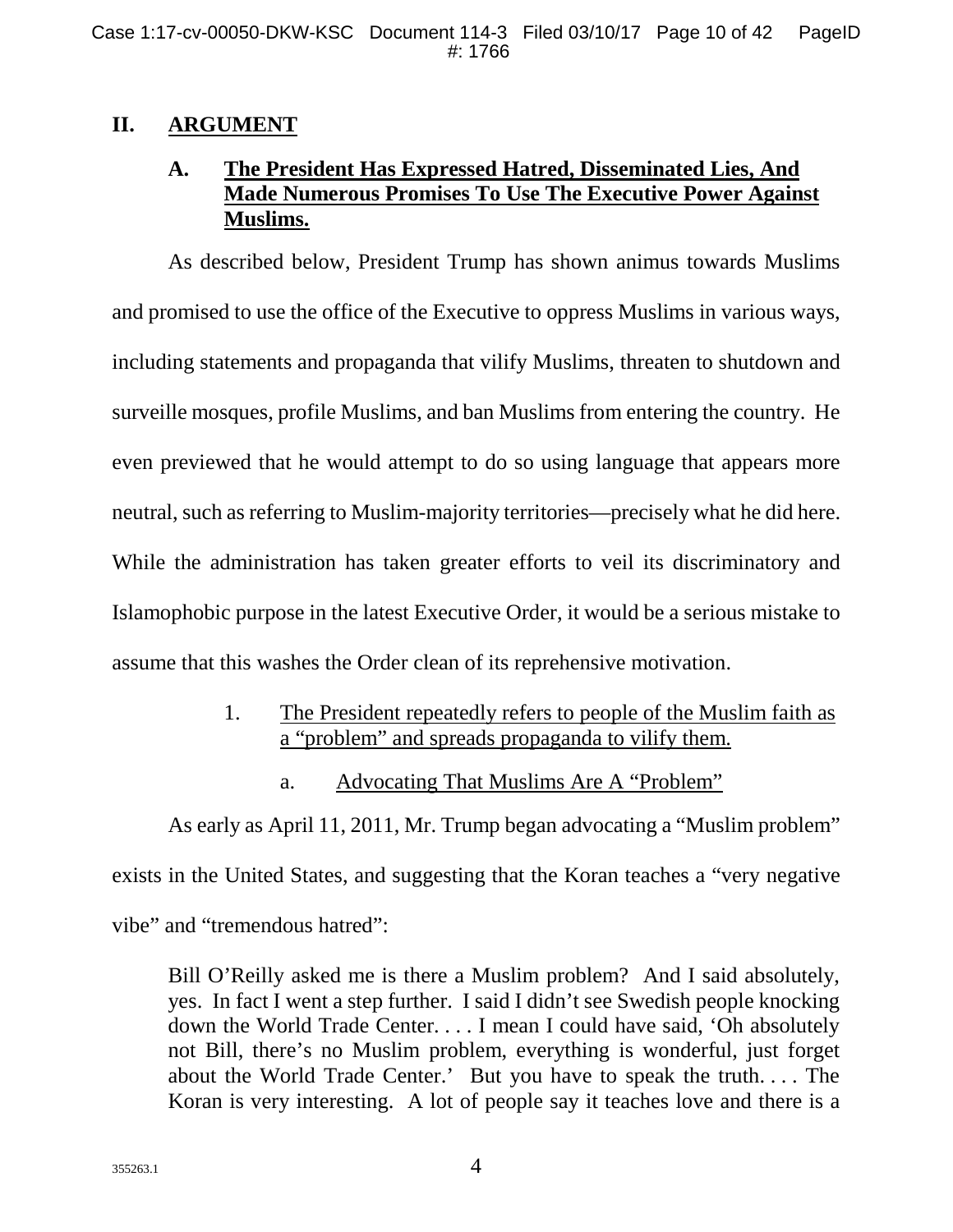very big group of people who really understand the Koran far better than I do. I'm certainly not an expert, to put it mildly. But there's something there that teaches some very negative vibe. . . . There's a lot of hatred there that's some place. Now I don't know if that's from the Koran. I don't know if that's from some place else. But there's tremendous hatred out there that I've never seen anything like it. $<sup>1</sup>$  $<sup>1</sup>$  $<sup>1</sup>$ </sup>

The President has since repeatedly echoed these views of Muslims. On September

18, 2015, at a town hall event in Rochester, New Hampshire, Mr. Trump had the

following exchange with a questioner:

Questioner: "We have a problem in this country. It's called Muslims."

Mr. Trump: "Right."

Questioner: "You know our current president is one. You know he's not even an American."

Mr. Trump: "We need this question."<sup>[2](#page-10-1)</sup>

http://www1.cbn.com/thebrodyfile/archive/2011/04/12/brody-file-exclusivedonald-trump-says-something-in-koran-teaches; *Donald Trump warns of the Muslim Problem*, YouTube (Apr. 11, 2011),

<span id="page-10-1"></span>https://m.youtube.com/watch?v=fWzDAvemJG8.

2 Jonathan Merritt, *Trump's Proposals Could Backfire on Christians*, The Atlantic (Nov. 24, 2015), https://www.theatlantic.com/politics/archive/2015/11/donaldtrump-muslims-christians/417255/; Theodore Schleifer, *Trump doesn't challenge anti-Muslim questioner at event*, CNN (Sept. 18, 2015),

http://www.cnn.com/2015/09/17/politics/donald-trump-obama-muslim-newhampshire/.

<span id="page-10-0"></span><sup>&</sup>lt;sup>1</sup> David Brody, *Brody File Exclusive: Donald Trump Says Something in Koran Teaches a 'Very Negative Vibe,'* CBN News (Apr. 12, 2011),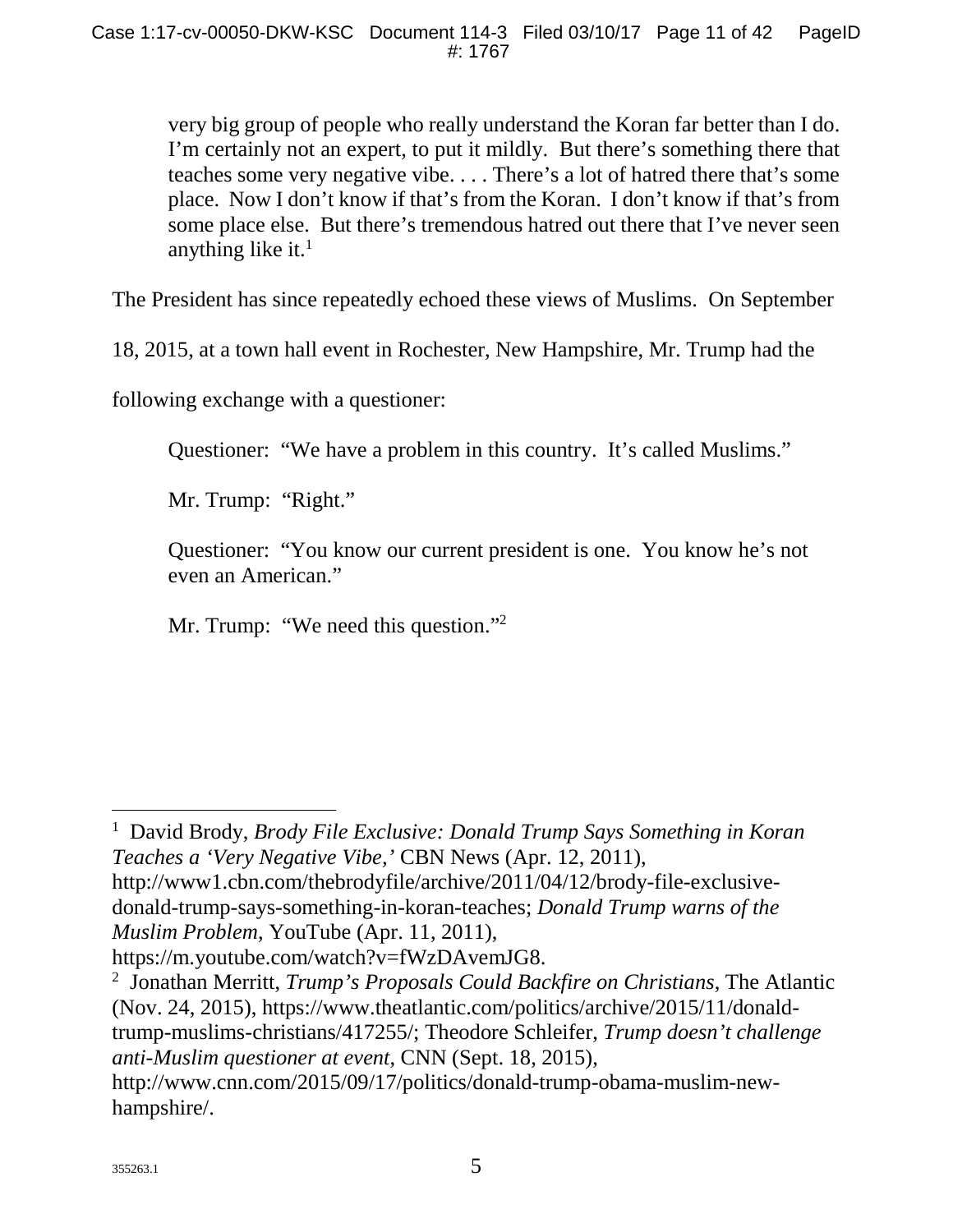On December 10, 2015, Mr. Trump posted three separate statements on Twitter referring to "a massive Muslim problem" and associating Muslims with terrorism:

- "The United Kingdom is trying hard to disguise their massive Muslim problem. Everybody is wise to what is happening, very sad! Be honest."[3](#page-11-0)
- "Thank you to respected columnist Katie Hopkins . . . for her powerful writing on the U.K.'s Muslim problems."<sup>[4](#page-11-1)</sup>
- "In Britain, more Muslims join ISIS than join the British army."<sup>[5](#page-11-2)</sup>

The President has defended his view that people of the Muslim faith are a

"problem" and vilified them on numerous other occasions:

- On February 4, 2016, on national television on CNN, Mr. Trump was asked: "Is it really a Muslim problem, or is it a radical Islamist problem?" He responded: "Maybe it's a Muslim problem, maybe it's not."[6](#page-11-3)
- On March 9, 2016, on national television on CNN, Mr. Trump told Anderson Cooper, "I think Islam hates us" and that Muslims have "tremendous hatred" and "unbelievable hatred." He rejected that a distinction could be drawn between radical Islam and Islam itself, claiming "[i]t's very hard to define."
- The following day, on March 10, 2016, on national television, Mr. Trump was asked whether when previously saying "Islam hates us," he was referring to

https://twitter.com/realdonaldtrump/status/674934005725331456?lang=en.

<span id="page-11-1"></span>4 Donald J. Trump, Twitter (Dec. 10, 2015),

<span id="page-11-2"></span>5 Donald J. Trump, Twitter (Dec. 10, 2015),

<span id="page-11-3"></span>6 CNN Interview of Donald Trump, YouTube (Feb. 4, 2016),

https://www.youtube.com/watch?v=uW9UlMqJtro (minutes 18:42 to 18:46).

<span id="page-11-4"></span>7 Theodore Schleifer, *Donald Trump: 'I think Islam hates us'*, CNN (Mar. 10, 2016), http://www.cnn.com/2016/03/09/politics/donald-trump-islam-hates-us/.

<span id="page-11-0"></span><sup>&</sup>lt;sup>3</sup> Donald J. Trump, Twitter (Dec. 10, 2015),

https://twitter.com/realdonaldtrump/status/674936832010887168?lang=en.

https://twitter.com/realdonaldtrump/status/675123192864899072?lang=en.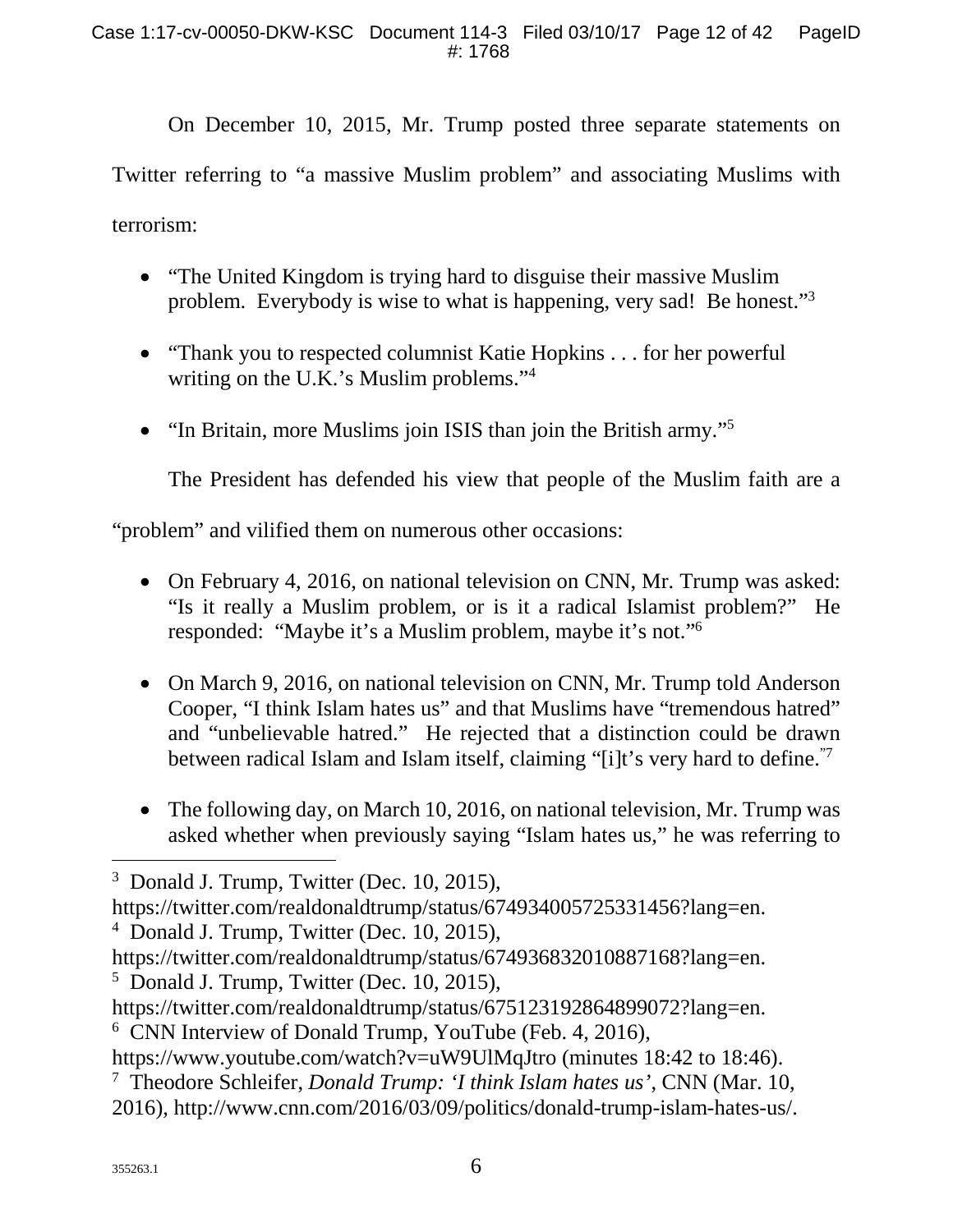all 1.6 billion Muslims in the world. He responded: "I mean a lot of them. I mean a lot of them." When given another opportunity to clarify, he stated: "There's something going on that maybe you don't know about, maybe a lot of other people don't know about, but there's tremendous hatred. And I will stick with exactly what I said to Anderson Cooper."[8](#page-12-1)

- <span id="page-12-0"></span>• On June 13, 2016, at a Presidential campaign event in Manchester, New Hampshire, Mr. Trump said: "Refugees are trying to take over our children" by telling them "how wonderful Islam is," and equated Islam with ISIS.<sup>[9](#page-12-2)</sup>
	- b. Advocating anti-Muslim propaganda, including that thousands of Muslims celebrated 9/11 on New Jersey rooftops and praising the mass execution of Muslims with bullets dipped in pigs blood

 The President has gone further, disseminating propaganda vilifying Muslim people. On November 21, 2015, at a rally in Birmingham, Alabama, in front of thousands of Americans and rebroadcast numerous times on national television, for instance, Mr. Trump proclaimed: "Hey, I watched when the World Trade Center came tumbling down. And I watched in Jersey City, New Jersey, where thousands and thousands of people were cheering as that building was coming down. Thousands of people were cheering."[10](#page-12-3) In the face of the authorities and articles

http://www.cnn.com/2016/03/10/politics/republican-debate-transcript-full-text/.

<span id="page-12-2"></span><sup>9</sup> *Donald Trump Remarks in Manchester, New Hampshire*, C-SPAN (Jun. 13, 2016) https://www.c-span.org/video/?410976-1/donald-trump-delivers-remarksnational-security-threats (minutes 20:05 to 20:30).

<span id="page-12-3"></span><sup>10</sup> Glenn Kessler, *Trump's outrageous claim that 'thousands' of New Jersey Muslims celebrated the 9/11 attacks*, Washington Post (Nov. 22, 2015), https://www.washingtonpost.com/news/fact-checker/wp/2015/11/22/donaldtrumps-outrageous-claim-that-thousands-of-new-jersey-muslims-celebrated-the-911-attacks/.

<span id="page-12-1"></span><sup>8</sup> Transcript of Republican Debate in Miami, CNN (Mar. 15, 2016)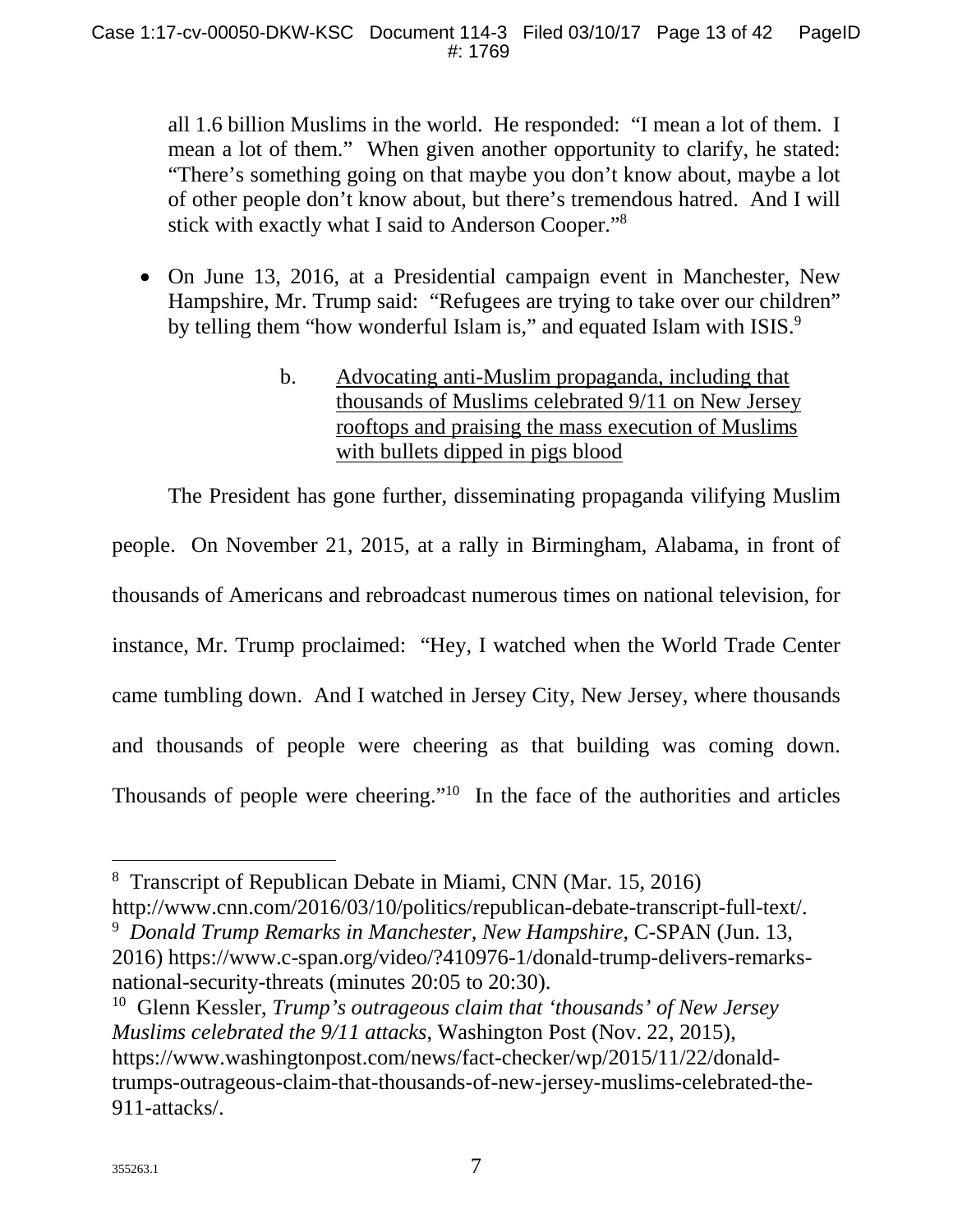debunking his claim,  $11$  Mr. Trump continued to spread fear based on this lie on

numerous additional occasions:

- On November 22, 2015, on national television on ABC: "It did happen. I saw it. It was on television. I saw it. George, it did happen. There were people that were cheering on the other side of New Jersey, where you have large Arab populations. They were cheering as the World Trade Center came down. I know it might be not politically correct for you to talk about it, but there were people cheering as that building came down—as those buildings came down. And that tells you something. It was well covered at the time, George. Now, I know they don't like to talk about it, but it was well covered at the time. There were people over in New Jersey that were watching it, a heavy Arab population, that were cheering as the buildings came down. Not good."[12](#page-13-1)
- On November 23, 2015, at a rally in Columbus, Ohio: "I saw people getting together and, in fairly large numbers, celebrating as the World Trade Center was coming down, killing thousands of people, thousands and thousands of people. People are still dying over what happened with the World Trade Center. And they're dying a terrible death. And I saw people. And I saw them on television and I read about it on the Internet and I read about it."<sup>[13](#page-13-2)</sup>

<span id="page-13-0"></span><sup>11</sup> *See, e.g.*, Lauren Carroll, *Fact Checking Trump's claim that thousands in New Jersey cheered when World Trade Center tumbled*, Politifact (Nov. 22, 2015), http://www.politifact.com/truth-o-meter/statements/2015/nov/22/donaldtrump/fact-checking-trumps-claim-thousands-new-jersey-ch/.

<span id="page-13-1"></span><sup>12</sup> Glenn Kessler, *Trump's outrageous claim that 'thousands' of New Jersey Muslims celebrated the 9/11 attacks*, Washington Post (Nov. 22, 2015), https://www.washingtonpost.com/news/fact-checker/wp/2015/11/22/donaldtrumps-outrageous-claim-that-thousands-of-new-jersey-muslims-celebrated-the-911-attacks/.

<span id="page-13-2"></span><sup>13</sup> Jenna Johnson, *Donald Trump on waterboarding: "If it doesn't work, they deserve it anyway,'* Washington Post (Nov. 23, 2015)*,* 

https://www.washingtonpost.com/news/post-politics/wp/2015/11/23/donald-trumpon-waterboarding-if-it-doesnt-work-they-deserve-it-anyway/.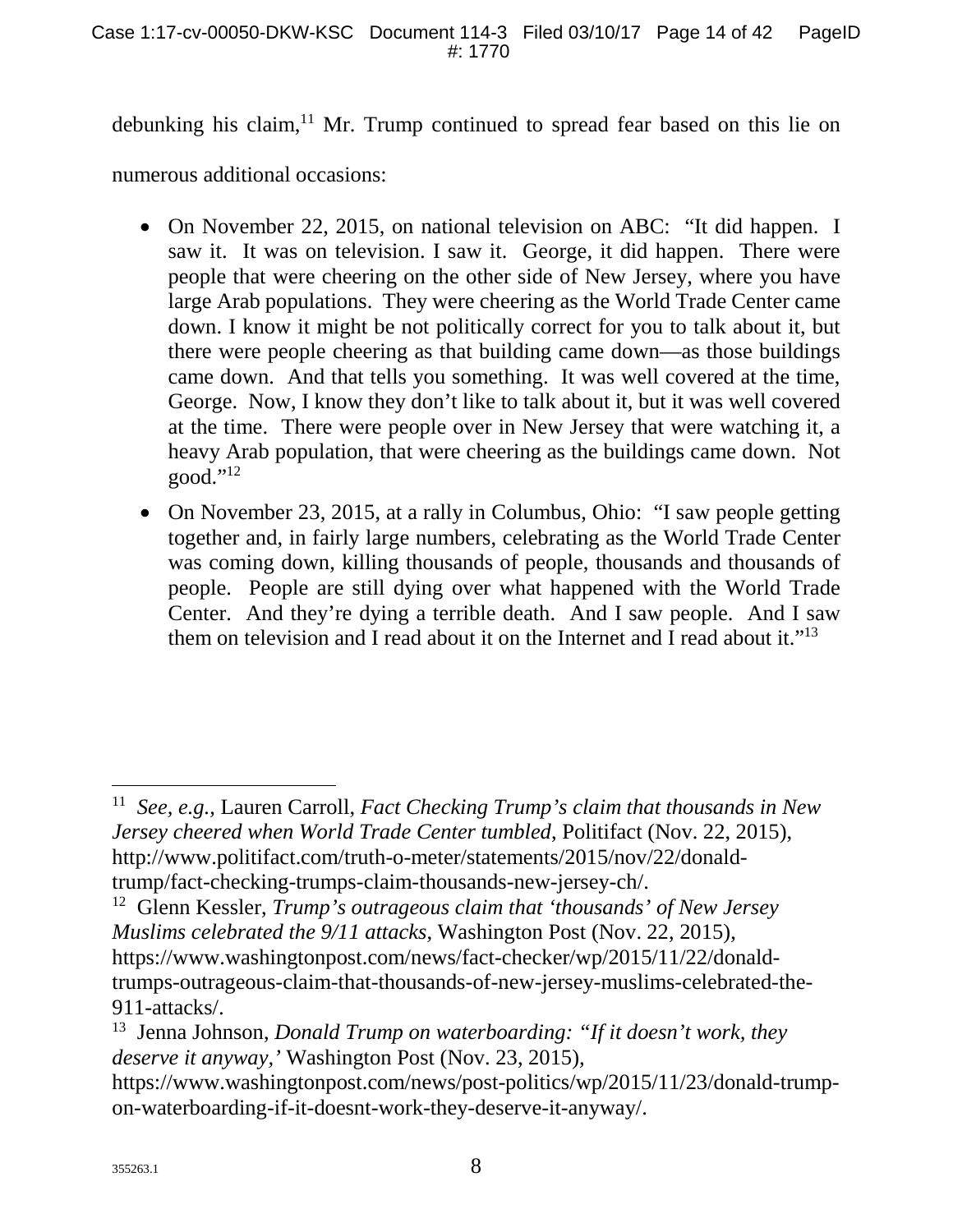- On November 25, 2015, Mr. Trump tweeted: "Credible Source on 9-11 Muslim Celebrations: FBI" and linked to an article stating that a retired FBI agent referred to his claims as "plausible<sup>[.]"<sup>[14](#page-14-0)</sup></sup>
- On December 2, 2015, Mr. Trump shared another individual's tweet claiming to have seen "militant Muslims burning our flag and burning George Bush photos and figures, right after  $9/11$ !"<sup>[15](#page-14-1)</sup>
- On December 7, 2015, Mr. Trump shared his November 25, 2015, post on Twitter calling his claim "plausible" a second time.[16](#page-14-2)

Furthermore, in multiple rallies in front of thousands of Americans and

rebroadcast on national television, Mr. Trump suggested that U.S. counter-terrorism

policy should "go much further" than waterboarding suspected terrorists and praised

a false story involving the mass murder of Muslims using pigs blood. During a

February 19, 2016, rally in North Charleston, South Carolina—treating "terrorist"

as a synonym for "Muslim"—Mr. Trump approvingly recounted the following

legend:

You know, I a read story—it's a terrible story, but I'll tell you. Should I tell you? Or should I not? [crowd cheering] Early in the century, last century. General Pershing. Did you ever hear—rough guy. And they had a terror problem. And you know there's a whole thing with swine and animals and pigs and you know

<span id="page-14-2"></span><sup>16</sup> Donald J. Trump, Twitter (Dec 7, 2015),

<span id="page-14-0"></span><sup>&</sup>lt;sup>14</sup> Donald J. Trump, Twitter (Nov. 25, 2015),

https://twitter.com/realdonaldtrump/status/669682774673137665?lang=en; *see also* Bill Riales, *Credible Source on 9-11 Muslim Celebrations: FBI*, WKRG (Nov 25, 2015) http://wkrg.com/2015/11/25/credible-source-on-9-11-muslimcelebrations-fbi/.

<span id="page-14-1"></span><sup>&</sup>lt;sup>15</sup> Donald J. Trump, Twitter (Dec 2, 2015),

https://twitter.com/realDonaldTrump/status/672182509111767041.

https://twitter.com/realdonaldtrump/status/673905762087936000?lang=en; *see also* Bill Riales, *Credible Source on 9-11 Muslim Celebrations: FBI*, WKRG (Nov. 25, 2015), http://wkrg.com/2015/11/25/credible-source-on-9-11-muslimcelebrations-fbi/.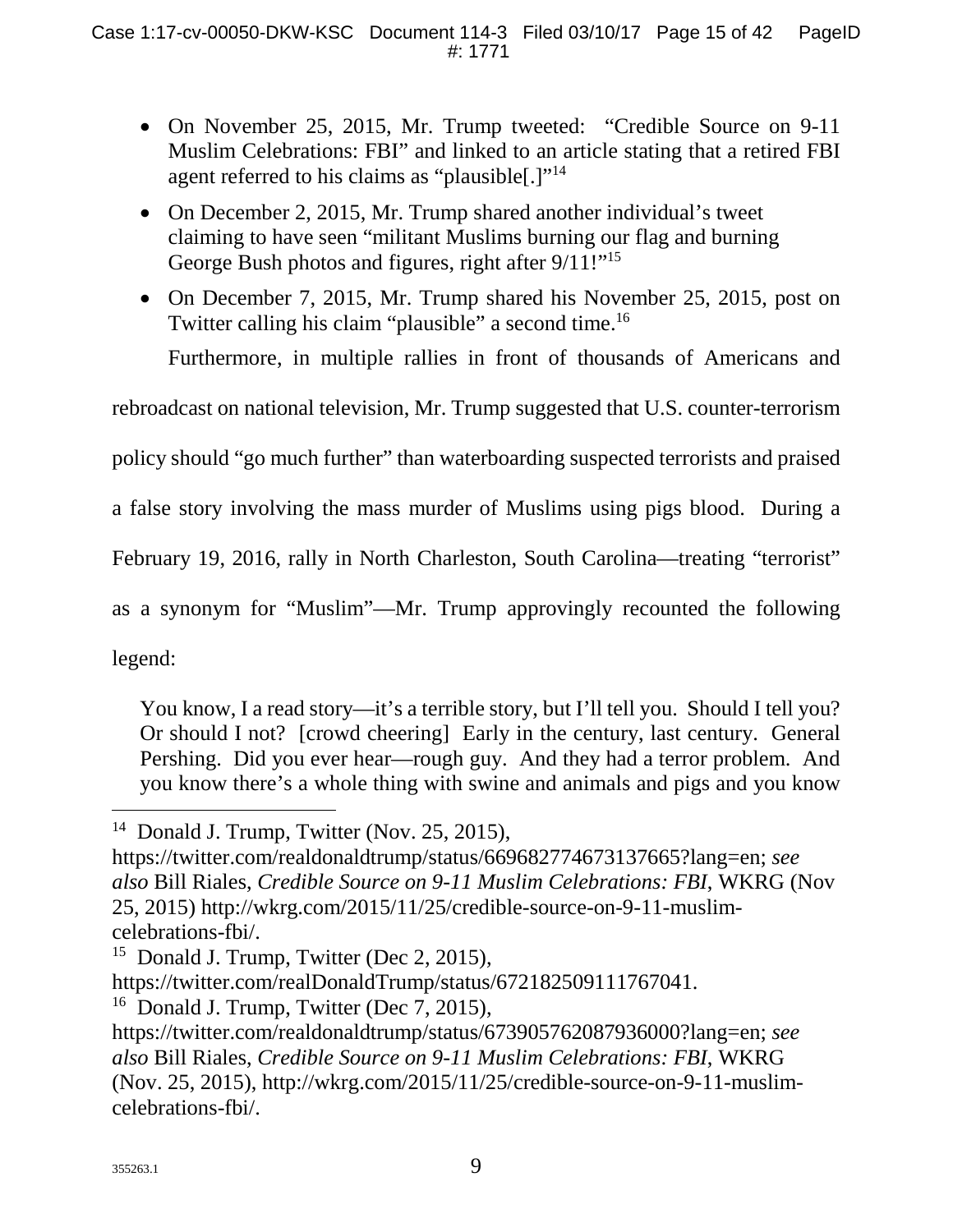the story, they don't like that. And they were having a tremendous problem with terror. . . General Pershing was a rough guy, and he sits on his horse and he's very astute like a ramrod. . . . And he caught 50 terrorists who did tremendous damage and killed many people. And he took the 50 terrorists, and he took 50 men and he dipped 50 bullets in pigs' blood—you heard that, right? He took 50 bullets, and he dipped them in pigs' blood. And he had his men load his rifles, and he lined up the 50 people, and they shot 49 of those people. And the 50th person, he said: "You go back to your people, and you tell them what happened." And for 25 years, there wasn't a problem. Okay? Twenty-five years, there wasn't a problem.[17](#page-15-0)

Mr. Trump continued to repeat the same anti-Muslim propaganda in front of

thousands of Americans at campaign rallies, adding new flourish. On March 11,

2016, at a rally in Dayton, Ohio, for instance, Mr. Trump told the same legend about

General Pershing, again equating being a terrorist to being a Muslim throughout:

So General Pershing, tough, tough guy, and he had the whole deal going. And they catch 50 terrorists in the Philippines, and they were doing tremendous destruction. And what happens is he lines them up to be shot. He lines them up, gets them, knows they're guilty, they've admitted their guilt. Lines 50 people up to be shot. And as you know, swine, pig, a big problem for them, big problem. He took two pigs, they chopped them open. Took the bullets that were going to go and shoot these men. Took the bullets, the 50 bullets, dropped them in the pigs, swished them around, so there was blood all over those bullets. Had his men, instructed his men to put the bullets into the rifles. They put the bullets into the rifles. And they shot 49 men. [crowd cheering] We don't like this, but I'm

<span id="page-15-0"></span><sup>17</sup> Louis Jacobson, *Donald Trump cites dubious legend about Gen. Pershing, pig's blood and Muslims,* Politifact (Feb. 23, 2016), http://www.politifact.com/truth-ometer/statements/2016/feb/23/donald-trump/donald-trump-cites-dubious-legendabout-gen-pershi/; Jenna Johnson and Jose A. DelReal, *Trump tells story about killing terrorists with bullets dipped in pigs' blood, though there's no proof of it,*  Washington Post (Feb. 20, 2016), https://www.washingtonpost.com/news/postpolitics/wp/2016/02/20/trumps-story-about-killing-terrorists-with-bullets-dippedin-pigs-blood-is-likely-not-true/; *see also* David Mikkelson*, Pershing the Thought,*  Snopes (Apr. 28, 2016), http://www.snopes.com/rumors/pershing.asp, debunking Mr. Trump's story about General Pershing.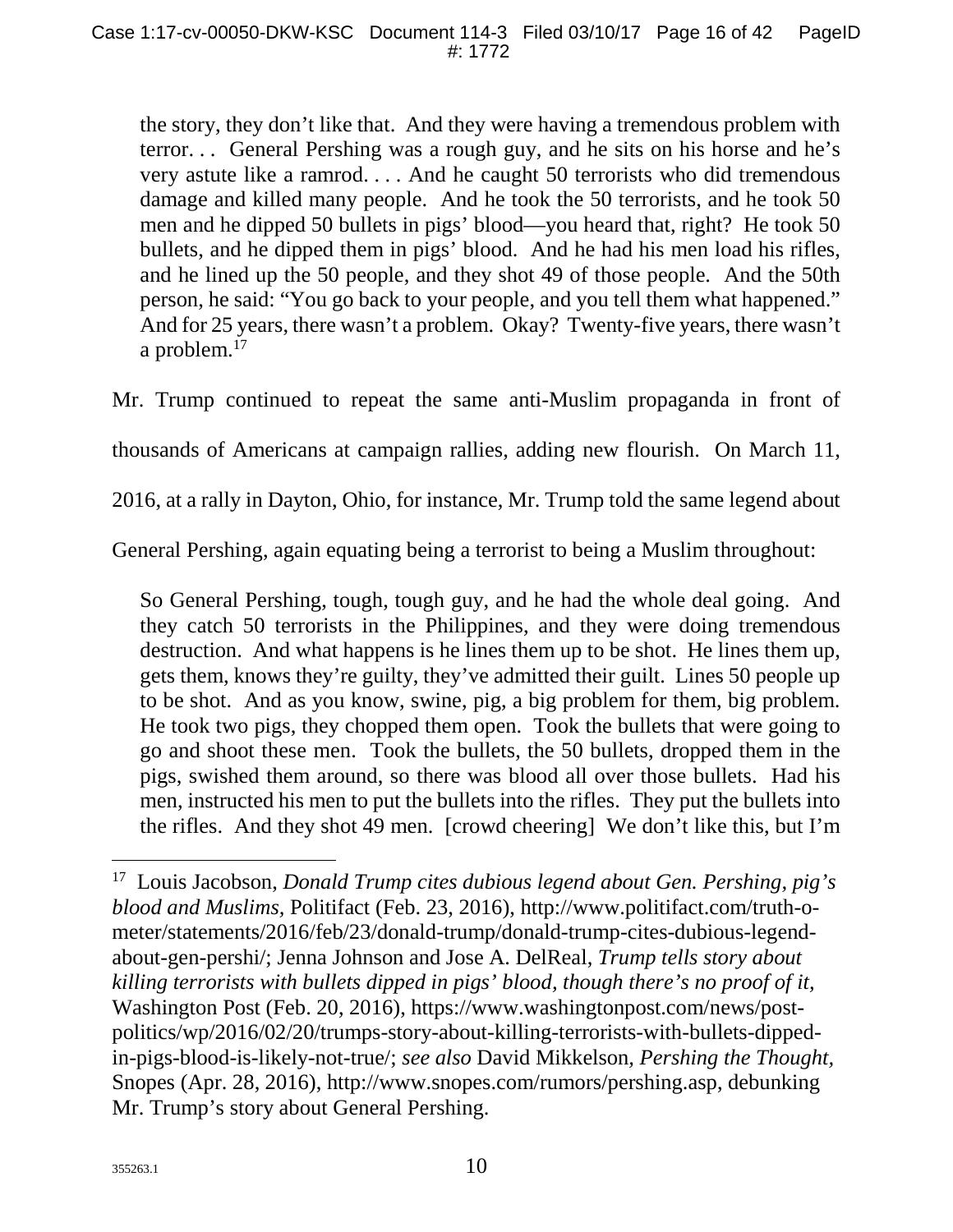just saying, if we're going to win, we're going to win or let's not play the game and let's not be a country any more. They put the bullets in the rifles and they shot 49 of the 50 men. Dead. Boom. So it was a pig-infested bullet in each one.

That's not the end. Here's the end, want to hear the end? He went back and he said what just happened. For 28 years, there was no terrorism. . . . We're either going to win the battle or we're going to lose the battle. We have to do what we have to do. We have to clean it out. These are people that have horrible thoughts. These are people that have visions that you wouldn't believe."<sup>[18](#page-16-2)</sup>

- <span id="page-16-0"></span>2. The President has equated Muslims with terrorists, calling for closing down and surveilling mosques, profiling Muslims, and a Muslim registry.
	- a. Advocating closing down and surveilling mosques

<span id="page-16-1"></span>The President has, on numerous occasions, called for the closing of mosques in America. On November 16, 2015, for instance, Mr. Trump stated on national television on NBC that he would consider shutting down mosques if elected—again equating the practice of Islam with terror and hatred: "I would hate to do it, but it's

<span id="page-16-2"></span> $18$  Mr. Trump also equated being a terrorist with being Syrian, breaking in the middle of his story about General Pershing to say, "And by the way, we have to get to the bottom of it, we cannot allow people to come into the country who want to destroy us, we cannot do it. We can't allow the Syrians. We can't allow the migration of the Syrians into the country." *FULL Speech: Donald Trump rally in Dayton, OH 3-12-2016*, YouTube (Mar. 12, 2016), https://www.youtube.com/watch?v=- 9KOAHf4GCw (minutes to 42:45 to 46:45); Mark Z. Barabak, *All in a day's Trump rally: sneering, sarcasm, protests,* Los Angeles Times (Mar. 12, 2016), http://www.latimes.com/nation/politics/la-na-trump-rallies-20160312-story.html; *see also* Lydia Wheeler, *Trump resurrects story of Muslims shot with pig's blooddipped bullets,* The Hill (Mar. 12, 2016), http://thehill.com/blogs/blog-briefingroom/news-campaigns/272780-trump-resurrects-story-of-muslims-shot-with-pigs.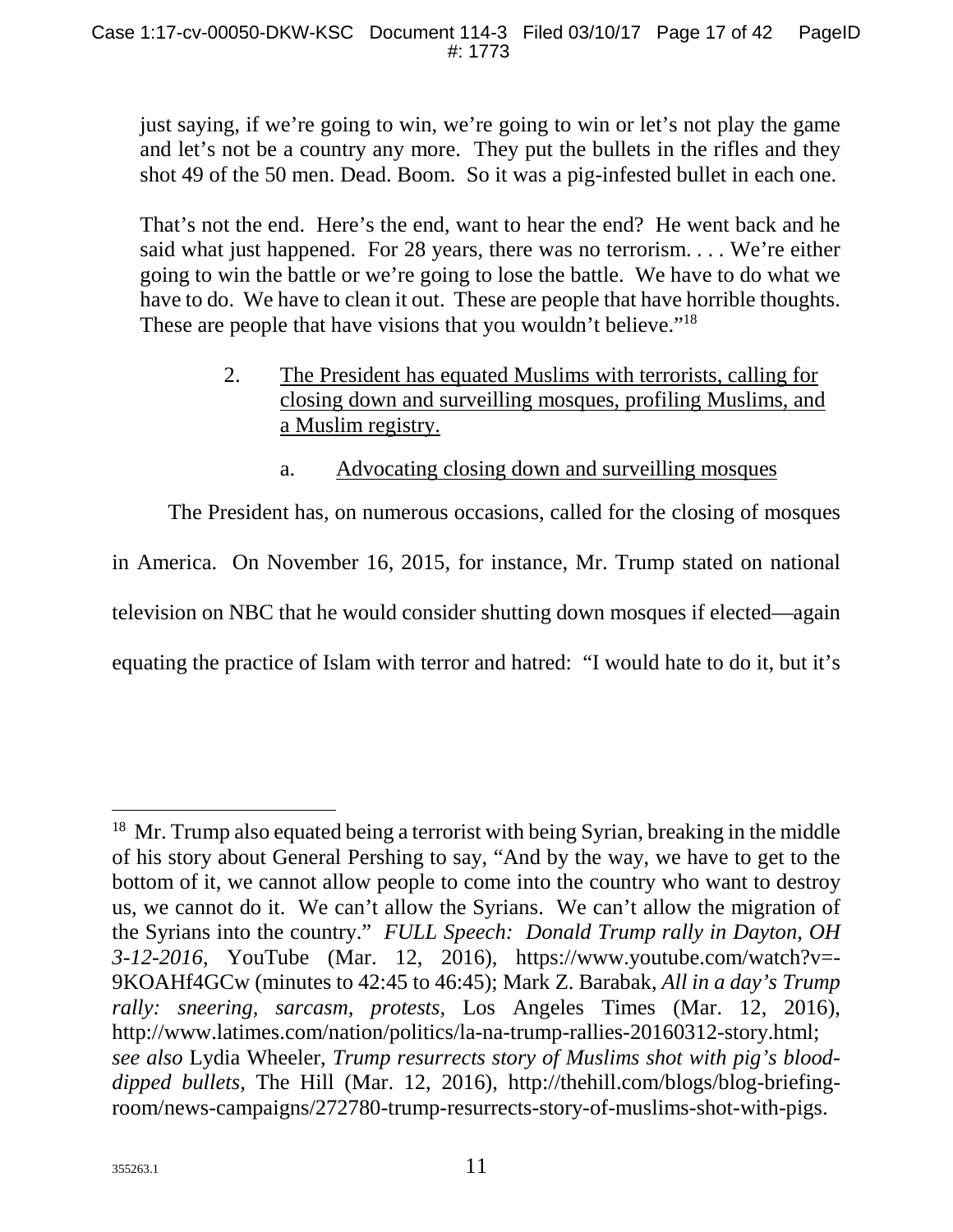something that you're going to have to strongly consider because some of the ideas and some of the hatred—the absolute hatred—is coming from these areas."[19](#page-17-0)

Two days later, again on national television on Fox News, Mr. Trump was asked whether he would actually shutdown mosques and responded that there was "absolutely no choice" but to do so: "Nobody wants to say this and nobody wants to shut down religious institutions or anything, but you know, you understand it. A lot of people understand it. We're going to have no choice. There's absolutely no choice."[20](#page-17-1)

The President has called for shutting down mosques or the suspicionless surveillance of Muslims in mosques on numerous other occasions:

• On October 21, 2015, Mr. Trump told Fox Business's Stuart Varney that he was "going to have to certainly look at" closing mosques in the United States.<sup>[21](#page-17-2)</sup>

<span id="page-17-0"></span><sup>19</sup> Jenna Johnson, *Donald Trump would 'strongly consider' closing some mosques in the United States,* Washington Post (Nov. 16, 2015),

<span id="page-17-2"></span><sup>21</sup> Sarah Pulliam Bailey, *Donald Trump says he would consider closing down some mosques in the U.S.,* Washington Post (Oct. 21, 2015), https://www.washingtonpost.com/news/acts-of-faith/wp/2015/10/21/donald-trumpsays-he-would-consider-closing-down-some-mosques-in-the-u-s/.

https://www.washingtonpost.com/news/post-politics/wp/2015/11/16/donald-trumpwould-strongly-consider-closing-some-mosques-in-the-united-states/.

<span id="page-17-1"></span><sup>&</sup>lt;sup>20</sup> Nick Gass, *Trump: 'Absolutely no choice' but to close mosques*, Politico (Nov. 18, 2015), http://www.politico.com/story/2015/11/trump-close-mosques-216008; *Trump says US will 'have no choice' but to shut some mosques down*, Fox News (Nov. 18, 2015), http://www.foxnews.com/politics/2015/11/17/trump-says-us-willhave-no-choice-but-to-shut-mosques-down.html.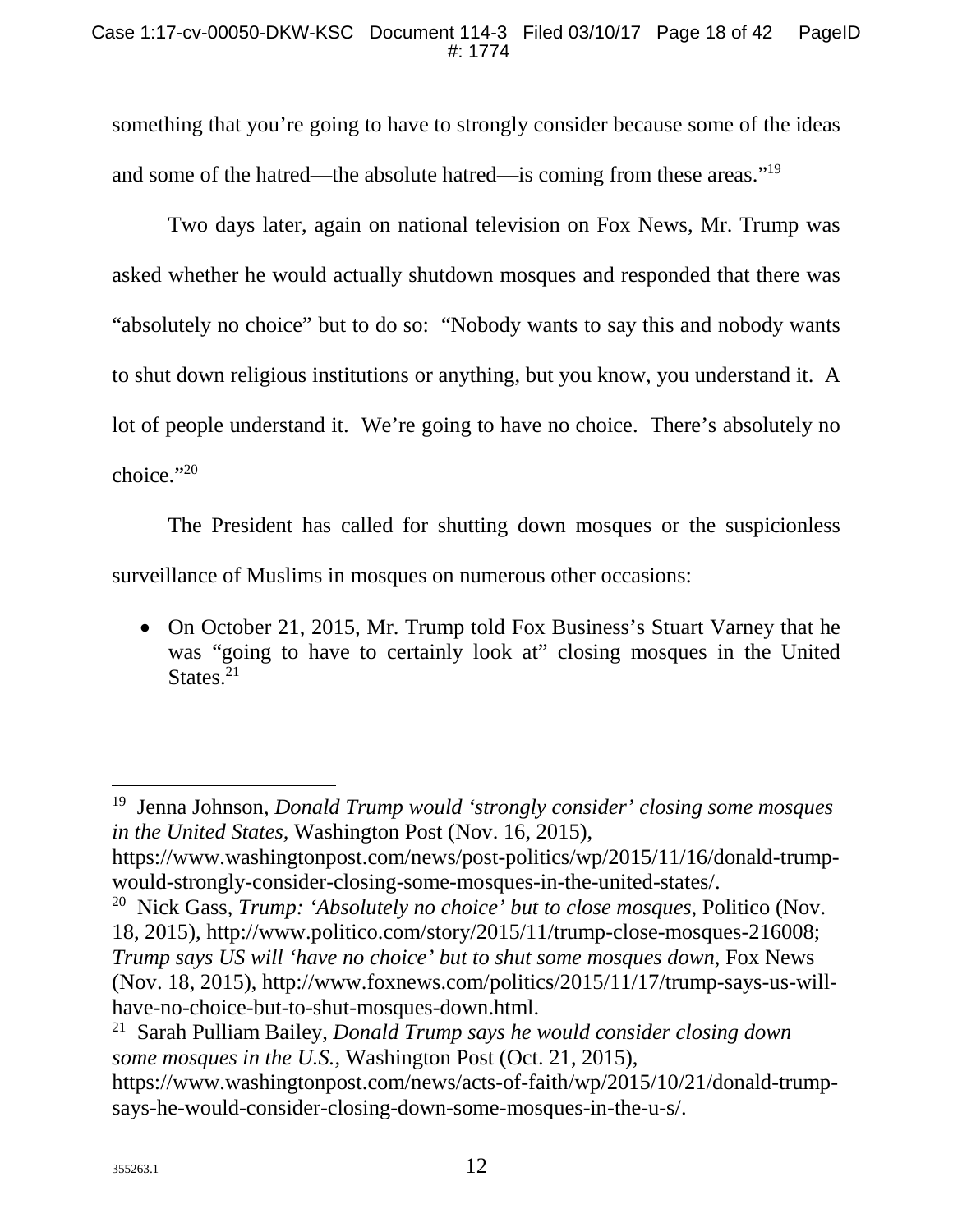- On November 16, 2015, on national television on NBC, Mr. Trump said, "You're going to have to watch and study the mosques, because a lot of talk is going on at the mosques." $22$
- On November 19, 2015, Yahoo News asked Mr. Trump whether his push for increased surveillance of American Muslims could include warrantless searches. He suggested he would consider a series of drastic measures against Muslims: "We're going to have to do things that we never did before. And some people are going to be upset about it, but I think that now everybody is feeling that security is going to rule. And certain things will be done that we never thought would happen in this country in terms of information and learning about the enemy. And so we're going to have to do certain things that were frankly unthinkable a year ago." $^{23}$  $^{23}$  $^{23}$
- At a November 21, 2015 rally in Birmingham, Alabama, Mr. Trump stated, "So here's the story—just to say it clear—I want surveillance of these people. I want surveillance if we have to, and I don't care. Are you ready for this folks? Are you ready? They're going to make it such a big deal . . . I want surveillance of certain mosques if that's okay."<sup>[24](#page-18-2)</sup>
- On December 7, 2015, at a rally in Mount Pleasant, South Carolina, Mr. Trump called for the surveillance of mosques, again equating the Muslim religion with hatred and terror: "Yes, we have to look at mosques and we have to respect mosques, but yes, we have to look at mosques. We have no

<span id="page-18-0"></span><sup>22</sup> Lauren Carroll, *In Context: Donald Trump's comments on a database of American Muslims,* Politifact (Nov. 24, 2015), http://www.politifact.com/truth-ometer/article/2015/nov/24/donald-trumps-comments-database-american-muslims/; Louis Jacobson, *Donald Trump says he never called for profiling Muslims,*  Politifact (Sept. 21, 2016), http://www.politifact.com/truth-ometer/statements/2016/sep/21/donald-trump/donald-trump-says-he-never-calledprofiling-muslim/.

<span id="page-18-1"></span><sup>23</sup> Hunter Walker, *Donald Trump has big plans for 'radical Islamic' terrorists, 2016 and 'that communist' Bernie Sanders,* Yahoo News (Nov. 19, 2015), https://www.yahoo.com/news/donald-trump-has-big-plans-1303117537878070.html.

<span id="page-18-2"></span><sup>24</sup> Louis Jacobson, *Donald Trump says he never called for profiling Muslims,*  Politifact (Sept. 21, 2016), http://www.politifact.com/truth-o-

meter/statements/2016/sep/21/donald-trump/donald-trump-says-he-never-calledprofiling-muslim/.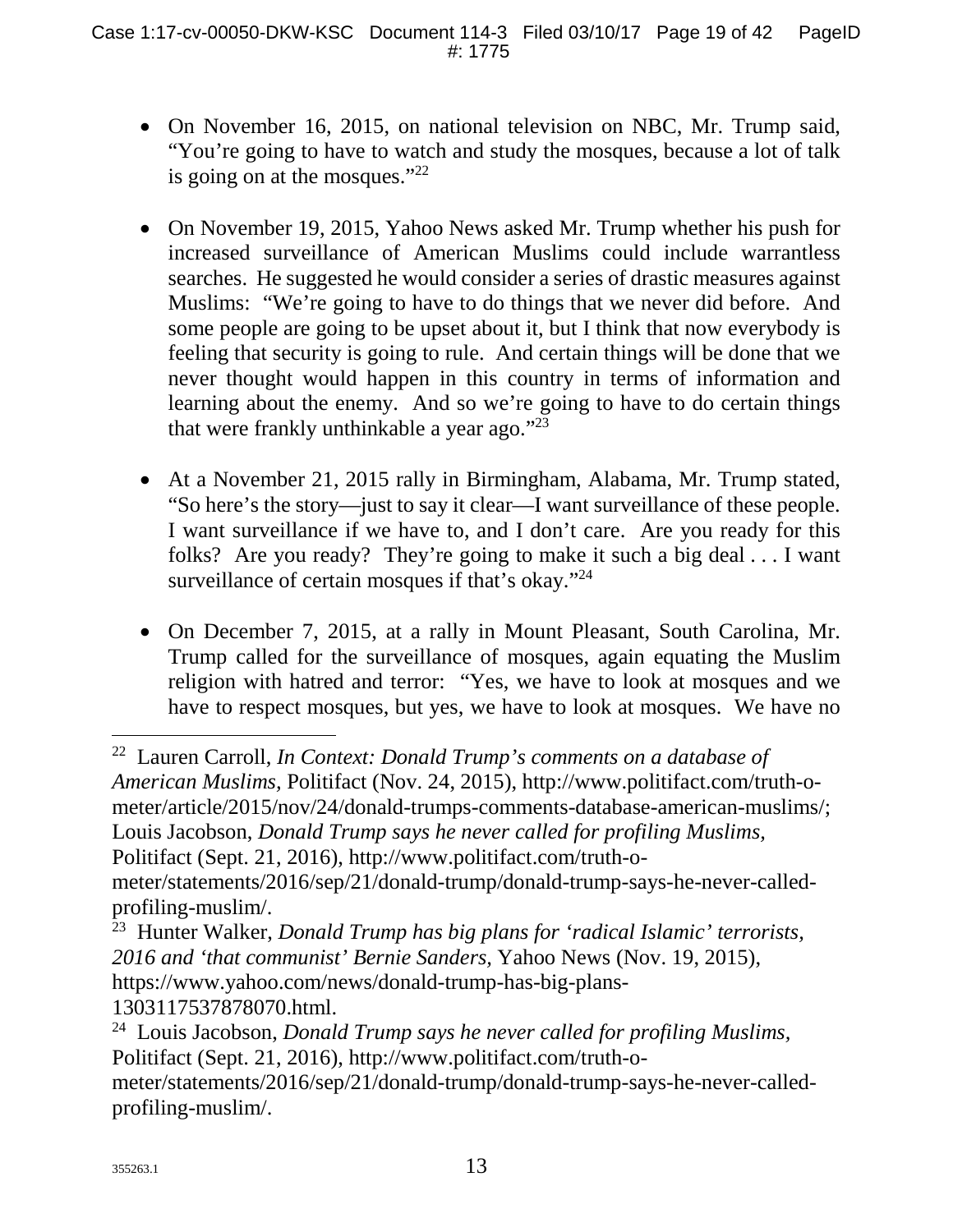choice. We have to see what's out there, because something is happening in there. Man, there's anger. There's anger. And we have to know about it."<sup>[25](#page-19-0)</sup>

- On June 13, 2016, on national television on Fox, Mr. Trump stated: "We have to be very strong in terms of looking at the mosques, you know, which a lot of people say, 'Oh, we don't want to do that. We don't want to do that.' We're beyond that."[26](#page-19-1)
- On June 15, 2016, at a rally in Atlanta, Georgia, Mr. Trump stated: "We have to go and we have to maybe check, respectfully, the mosques."<sup>[27](#page-19-2)</sup>

On June 19, 2016, on national television on CBS, Mr. Trump was asked what it means to "respectfully check a mosque" and answered with the suspicionless surveillance and shutdown of mosques: "Well, you do as they used to do in New York, prior to this mayor dismantling. By the way, if you go to France right now, they're doing it in France. In fact, in some instances, they are closing down mosques. People don't want to talk about it. People aren't talking about it. But look at what they're doing in France. They are actually closing down mosques."[28](#page-19-3)

<span id="page-19-0"></span><sup>25</sup> Jessica Taylor, *Trump Calls for 'Total and Complete Shutdown of Muslims Entering' U.S.,* NPR (Dec. 7, 2015),

http://www.npr.org/2015/12/07/458836388/trump-calls-for-total-and-completeshutdown-of-muslims-entering-u-s; Transcript, Trump Calls for Ban on Muslims Entering the U.S., CNN (Dec 8, 2015),

http://www.cnn.com/TRANSCRIPTS/1512/08/es.02.html.

<span id="page-19-1"></span><sup>26</sup> Louis Jacobson, *Donald Trump says he never called for profiling Muslims,*  Politifact (Sept. 21, 2016), http://www.politifact.com/truth-o-

meter/statements/2016/sep/21/donald-trump/donald-trump-says-he-never-calledprofiling-muslim/.

<span id="page-19-2"></span><sup>27</sup> Jeremy Diamond, *Trump doubles down on calls for mosque surveillance,* CNN (Jun. 15, 2016), http://www.cnn.com/2016/06/15/politics/donald-trump-muslimsmosque-surveillance/.

<span id="page-19-3"></span><sup>28</sup> *Face the Nation transcripts June 19, 2016: Trump, Lunch, LaPierre, Feinstein*, CBS News (Jun. 19, 2016), http://www.cbsnews.com/news/face-the-nationtranscripts-june-19-2016-trump-lynch-lapierre-feinstein/; Louis Jacobson, *Donald Trump says he never called for profiling Muslims,* Politifact (Sept. 21, 2016), http://www.politifact.com/truth-o-meter/statements/2016/sep/21/donaldtrump/donald-trump-says-he-never-called-profiling-muslim/.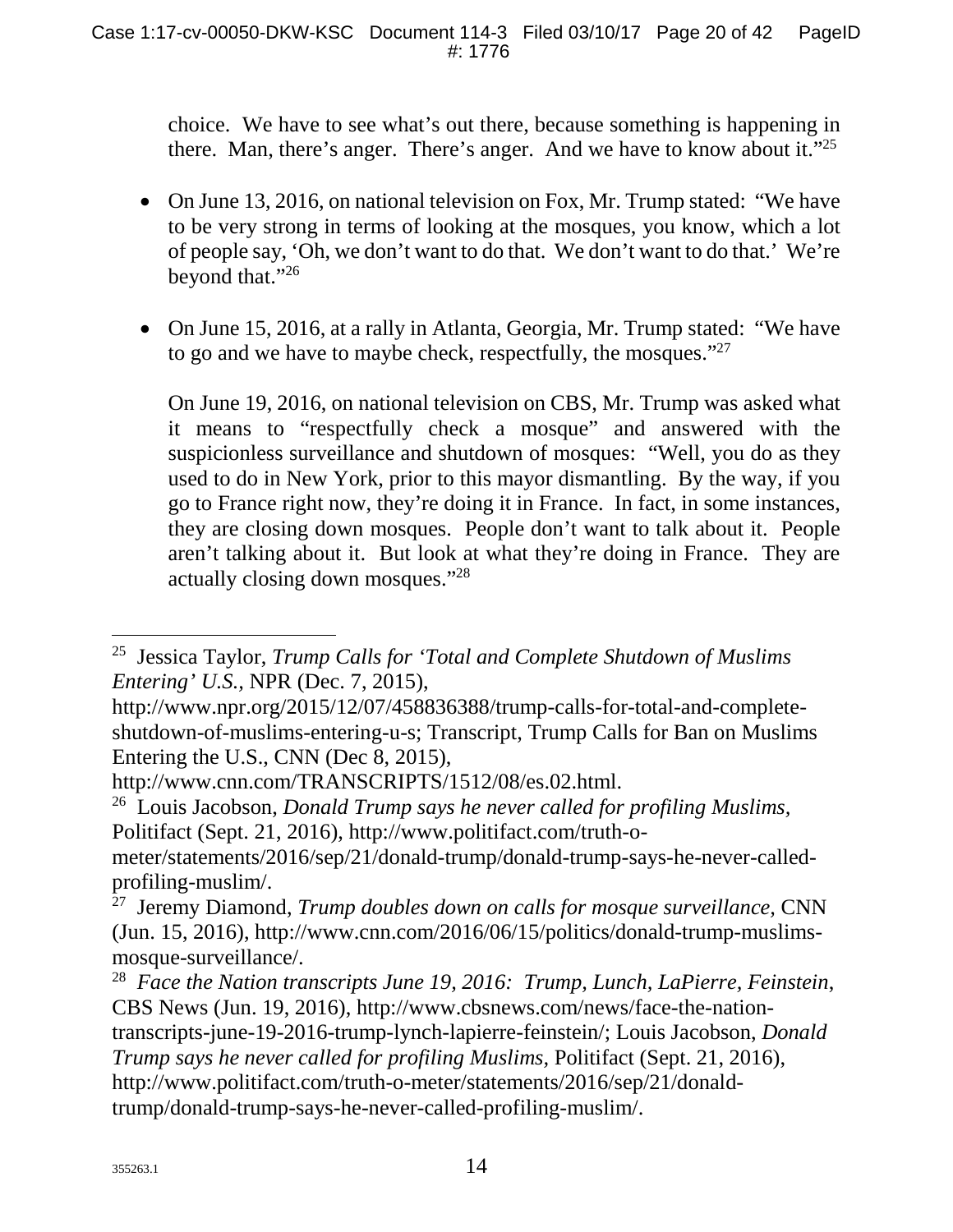#### b. Requiring a registry for all Muslims in the United States

<span id="page-20-0"></span>Before and after being elected President, Mr. Trump stated his plan to have a registry for all people practicing the Muslim faith. On November 19, 2015, Yahoo News asked Mr. Trump whether he would require Muslims to register or carry a special form of identification that noted their religion. He responded: "We're going to have to look at a lot of things very closely. We're going to have to look at the mosques. We're going to have to look very, very carefully."<sup>[29](#page-20-1)</sup>

The following day, in Newton, Iowa, Mr. Trump was pointedly asked whether he was in favor of implementing a database tracking Muslims in the United States and Mr. Trump responded that he would "absolutely" do so: "There should be a lot of systems, beyond databases. We should have a lot of systems. And today you can do it. . . . Oh I would certainly implement that. Absolutely."[30](#page-20-2) When asked whether Muslims would be legally obligated to sign into the database, Mr. Trump responded, "They have to be—they have to be."[31](#page-20-3) When asked how idea for registering Muslims

<span id="page-20-1"></span><sup>29</sup> Hunter Walker, *Donald Trump has big plans for 'radical Islamic' terrorists, 2016 and 'that communist' Bernie Sanders,* Yahoo News (Nov. 19, 2015), https://www.yahoo.com/news/donald-trump-has-big-plans-1303117537878070.html.

<span id="page-20-3"></span><span id="page-20-2"></span><sup>30</sup> Vaughn Hillyard, *Donald Trump's Plan for a Muslim Database Draws Comparison to Nazi Germany,* NBC News (Nov. 20, 2015), http://www.nbcnews.com/politics/2016-election/trump-says-he-would-certainlyimplement-muslim-database-n466716. <sup>31</sup> *Id.*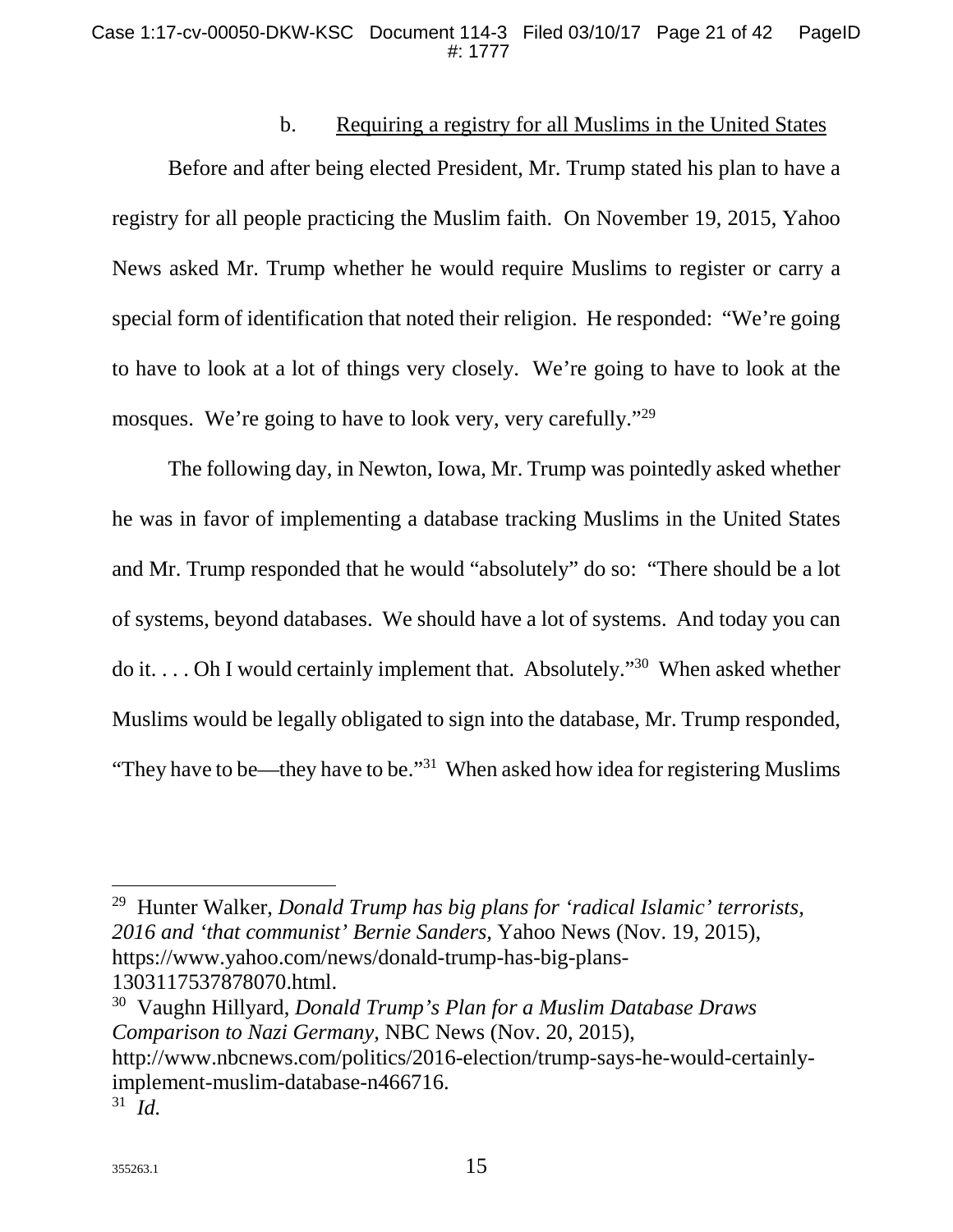was different from the Nazi's registrations of Jewish people, Mr. Trump responded

four times, "You tell me."[32](#page-21-1)

The President has echoed his call for a registry of all Muslims in America on

several occasions:

- November 21, 2015, at a rally in Birmingham, Alabama, Mr. Trump reaffirmed his desire for a registry: "So the database—I said yeah, that's alright fine, but database is okay, and watch list is okay, and surveillance is okay. If you don't mind, I want to be—I want to surveil."[33](#page-21-2)
- The following day, on November 22, 2015, on national television on ABC, Mr. Trump was asked: "You did stir up a controversy with those comments over the database. Let's try to clear that up. Are you unequivocally now ruling out a database on all Muslims?" He responded, "No not at all."[34](#page-21-3)
- The day following that, at a November 23, 2015 rally in Columbus, Ohio, Mr. Trump stated: "We have to really be vigilant with respect to the Muslim population . . . We have great Muslims. But we have to surveil; we have to create lists; we have the refugees coming in and we have to create lists."[35](#page-21-4)

c. Advocating racial profiling of Muslims

<span id="page-21-0"></span>On June 19, 2016, on national television on CBS, Mr. Trump advocated the

profiling of Muslims in America as "common sense":

<span id="page-21-1"></span> $32$  *Id.* 

<span id="page-21-2"></span><sup>33</sup> *FULL Speech HD: Donald Trump MASSIVE Rally in Birmingham, AL (11-21- 2015)*, YouTube (Nov. 21, 2015)

https://www.youtube.com/watch?v=kmPqV41bfC0 (minutes 42:58 to 43:08).

<span id="page-21-4"></span><span id="page-21-3"></span><sup>34</sup> Lauren Carroll, *In Context: Donald Trump's comments on a database of American Muslims,* Politifact (Nov. 24, 2015), http://www.politifact.com/truth-ometer/article/2015/nov/24/donald-trumps-comments-database-american-muslims/. <sup>35</sup> *Donald Trump in Ohio: U.S. has become 'soft, weak,'* Dayton Daily News (Nov. 23, 2015), http://www.daytondailynews.com/news/national-govt- politics/donald-trump-ohio-has-become-soft-weak/5ZOBQutE4XSjTxV2NjvFnJ/.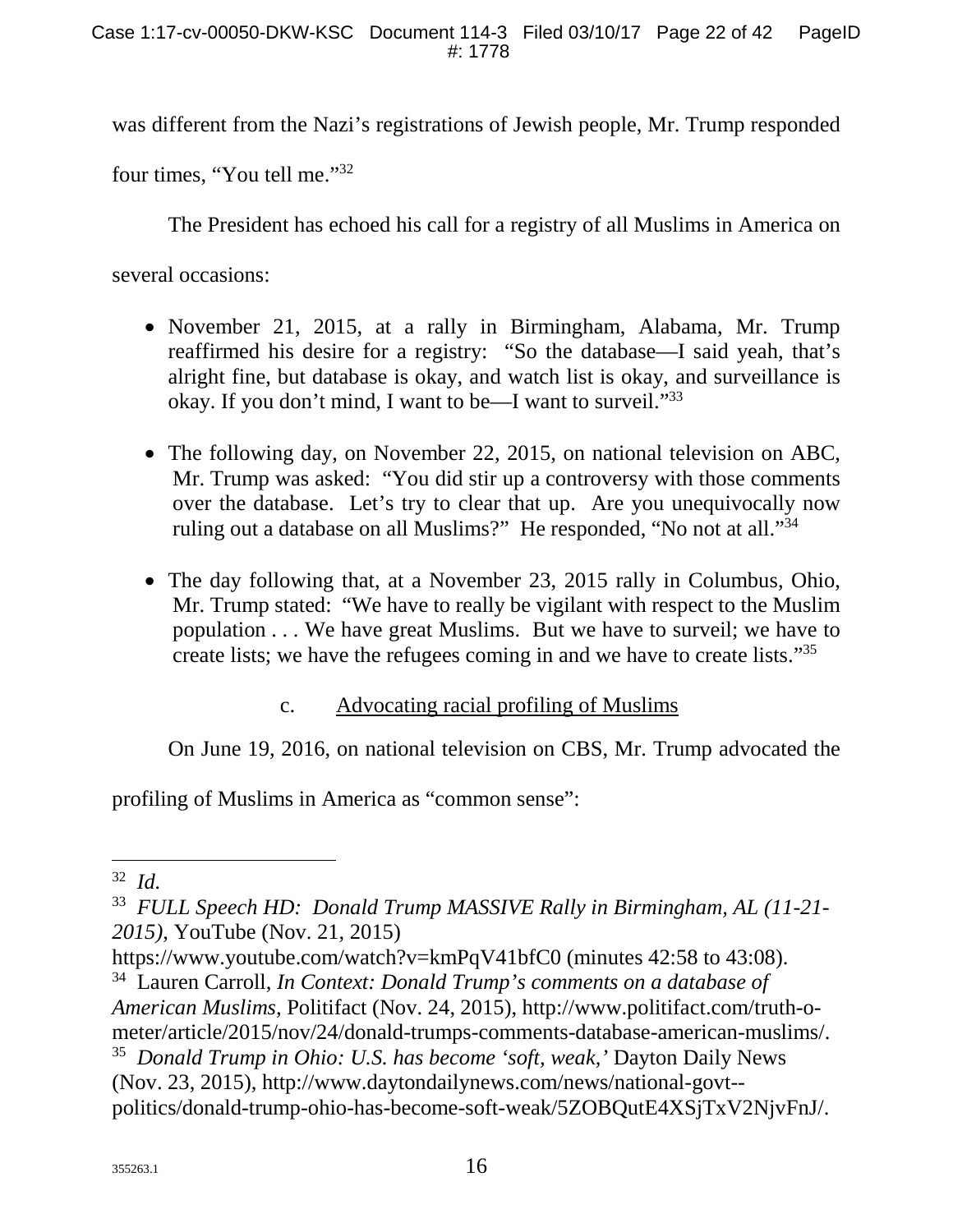| John Dickerson: | Just as a bottom line here, are you talking about<br>increasing profiling of Muslims in America?                                     |
|-----------------|--------------------------------------------------------------------------------------------------------------------------------------|
| Mr. Trump:      | Well, I think profiling is something that we're going<br>to have to start thinking about as a country. And<br>other countries do it. |

And you look at Israel and you look at others, and they do it. And they do it successfully. And I hate the concept of profiling. But we have to start using common sense, and we have to use—we have to use our heads  $36$ 

Mr. Trump later went further and stated that he believes there is "no choice" but to

profile Muslim and Arab men. On September 19, 2016, on national television on

Fox, for instance, Mr. Trump gave the following response:

| Bill O'Reilly: | Now, another thing you said that was very<br>controversial is that you want to profile. You want<br>to profile Arab or Muslim men. How would that<br>work? |
|----------------|------------------------------------------------------------------------------------------------------------------------------------------------------------|
| Mr. Trump:     | Well, we have no choice. Look, Israel does it. And<br>Israel does it very successfully.                                                                    |

<span id="page-22-0"></span>3. The President has advocated banning people of the Muslim faith from the United States and previewed that he would do so under the guise of a neutral order.

Prior to becoming President, Mr. Trump promised that, if elected, he would

ban Muslims from the United States and specifically telegraphed that he would do

<span id="page-22-1"></span><sup>36</sup> *Face the Nation transcripts June 19, 2016: Trump, Lynch, LaPierre, Feinstein*, CBS News (June 19, 2016), http://www.cbsnews.com/news/face-the-nationtranscripts-june-19-2016-trump-lynch-lapierre-feinstein/.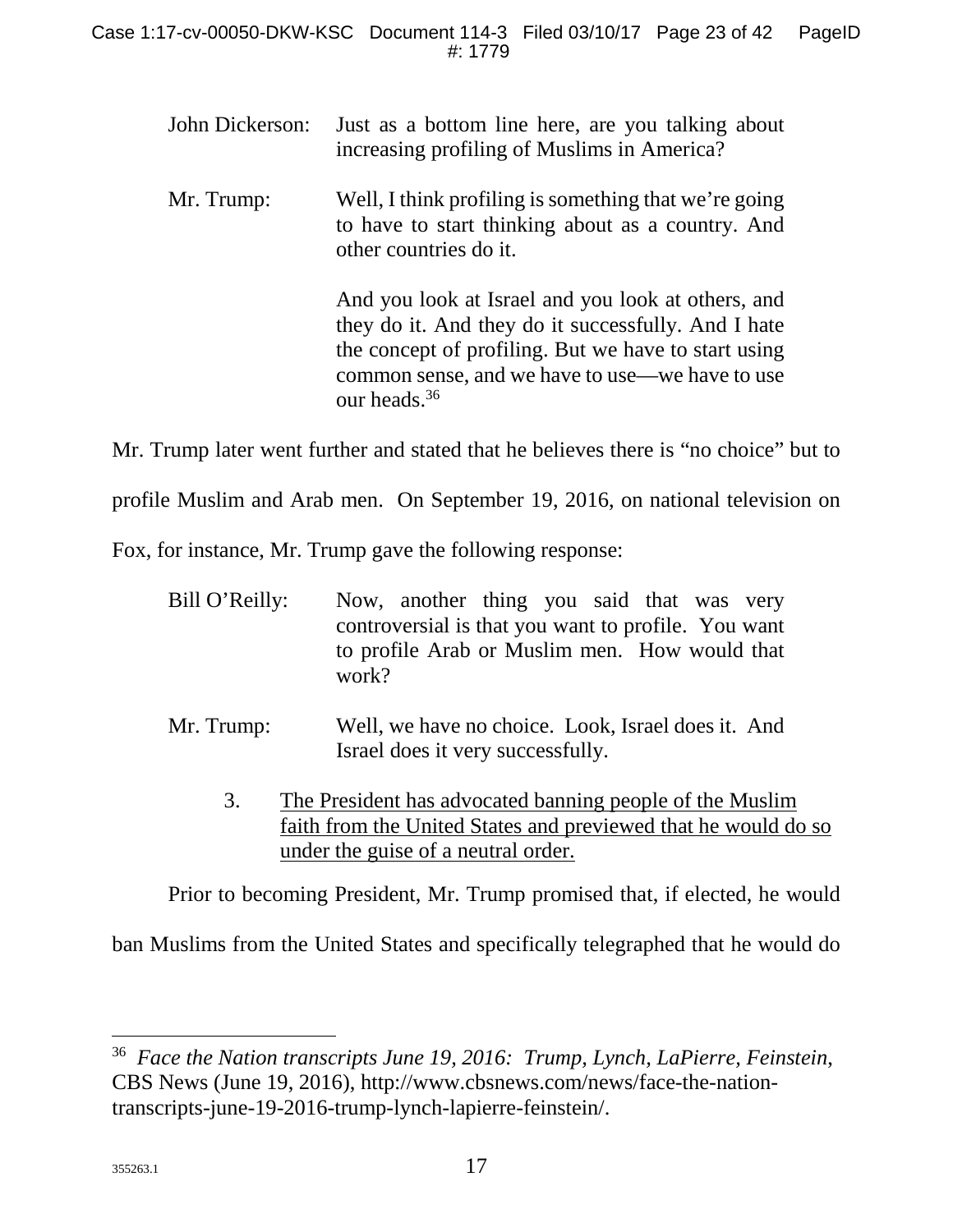so by speaking in terms of "territories" and "extreme vetting" instead of using the word "Muslim." He also previewed that, upon doing so, he would invoke the President's "powers to suspend entry into the country of any class of persons . . . as he or she deems appropriate"<sup>[37](#page-23-0)</sup>—just as the Government is attempting to do here and has consistently justified that position with reference to the detention and internment of Japanese Americans during World War II.

On December 7, 2015, Mr. Trump announced on his Presidential campaign website: "Donald J. Trump is calling for a total and complete shutdown of Muslims entering the United States until our country's representatives can figure out what is going on."[38](#page-23-1) The same day that Mr. Trump issued this announcement, he tweeted it with the name "Statement on Preventing Muslim Immigration."<sup>[39](#page-23-2)</sup> Further equating Muslims with hatred and terror, he tweeted, "Just put out a very important policy statement on the extraordinary influx of hatred & danger coming into our country. We must be vigilant!"<sup>[40](#page-23-3)</sup> At a rally that took place that day in Mount Pleasant, South

<span id="page-23-0"></span>*<sup>37</sup> Donald Trump Remarks in Manchester, New Hampshire*, C-SPAN (June 13, 2016), https://www.c-span.org/video/?410976-1/donald-trump-delivers-remarksnational-security-threats.

<span id="page-23-1"></span><sup>38</sup> Press Release, Trump-Pence, *Donald J. Trump Statement on Preventing Muslim Immigration* (Dec. 7, 2015), https://www.donaldjtrump.com/press-releases/donaldj.-trump-statement-on-preventing-muslim-immigration (last visited on March 10, 2017).

<span id="page-23-2"></span> $39$  Donald J. Trump, Twitter (Dec. 7, 2015),

https://twitter.com/realdonaldtrump/status/673993417429524480.

<span id="page-23-3"></span><sup>40</sup> Jenna Johnson, *Trump calls for 'total and complete shutdown of Muslims entering the United States,'* Washington Post (Dec. 7, 2015),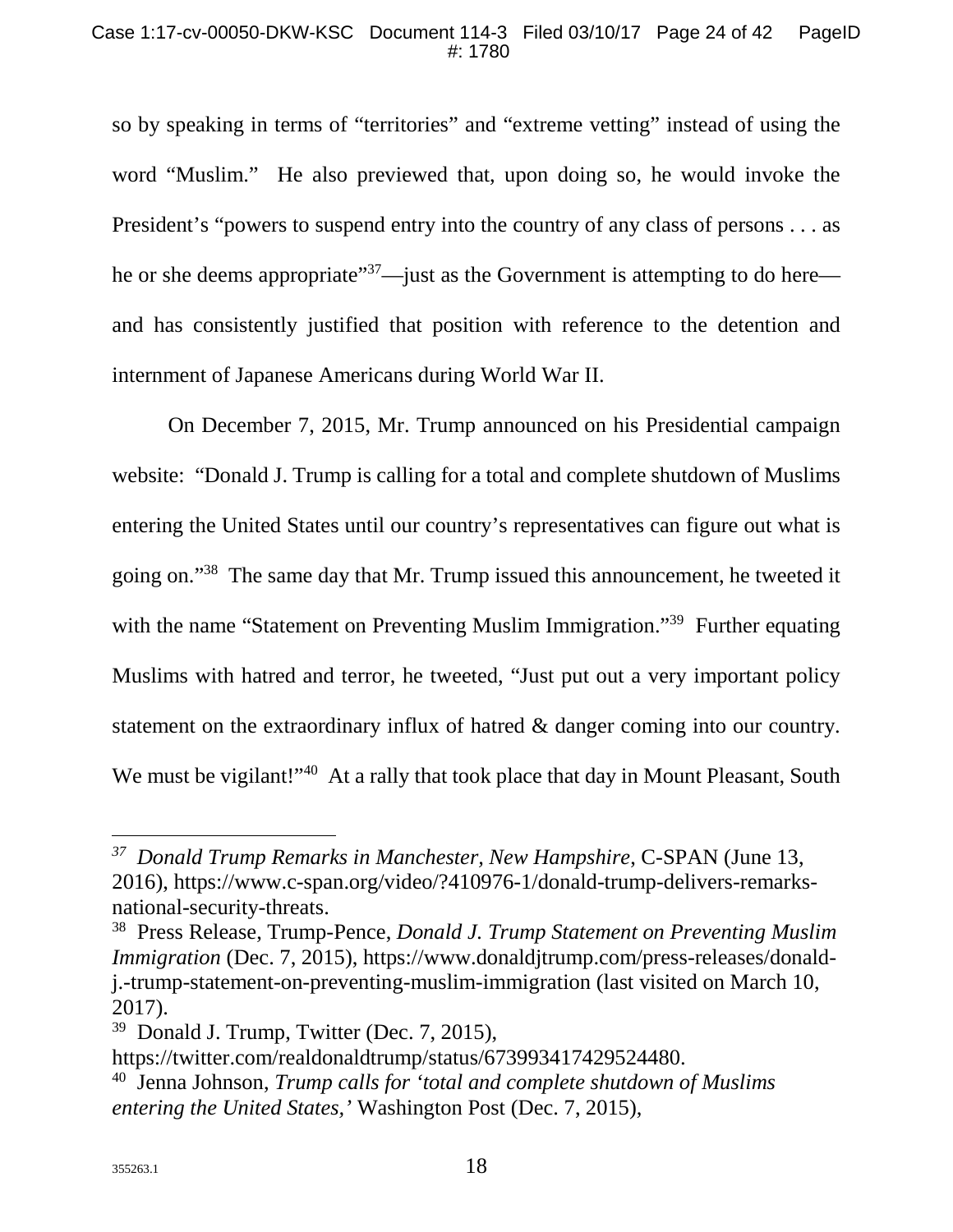Carolina, Mr. Trump called for for "a total and complete shutdown of Muslims," and added: "We have no choice. We have no choice. We have no choice." [41](#page-24-0) Mr. Trump also appeared on national television on Fox News to advocate his desire for a ban on Muslims.<sup>[42](#page-24-1)</sup>

The President's call for a total and complete shutdown of Muslims entering the United States remains on his website as of today.<sup>[43](#page-24-2)</sup>

On December 8, 2015, the day following the announcement of his intent to ban Muslims, Mr. Trump was asked on national television on NBC whether such a "broad approach against all Muslims" would be counterproductive, instead of targeting people the Government had reason to believe should be investigated. Mr. Trump confirmed that he intended the ban to apply to all Muslims and justified it with reference to President Franklin D. Roosevelt's World War II Executive Proclamations authorizing the detention and internment of Japanese, German, and Italian aliens:

It's not unconstitutional keeping people out, frankly, and until we get a hold of what's going on. And then if you look at Franklin Roosevelt, a respected president, highly respected. Take a look at Presidential

https://www.washingtonpost.com/news/post-politics/wp/2015/12/07/donald-trumpcalls-for-total-and-complete-shutdown-of-muslims-entering-the-united-states/. <sup>41</sup> *Id*.

<span id="page-24-1"></span><span id="page-24-0"></span><sup>42</sup> *Id.*

<span id="page-24-2"></span><sup>43</sup> Press Release, Trump-Pence, *Donald J. Trump Statement on Preventing Muslim Immigration* (Dec. 7, 2015), https://www.donaldjtrump.com/press-releases/donaldj.-trump-statement-on-preventing-muslim-immigration (last visited on March 10, 2017).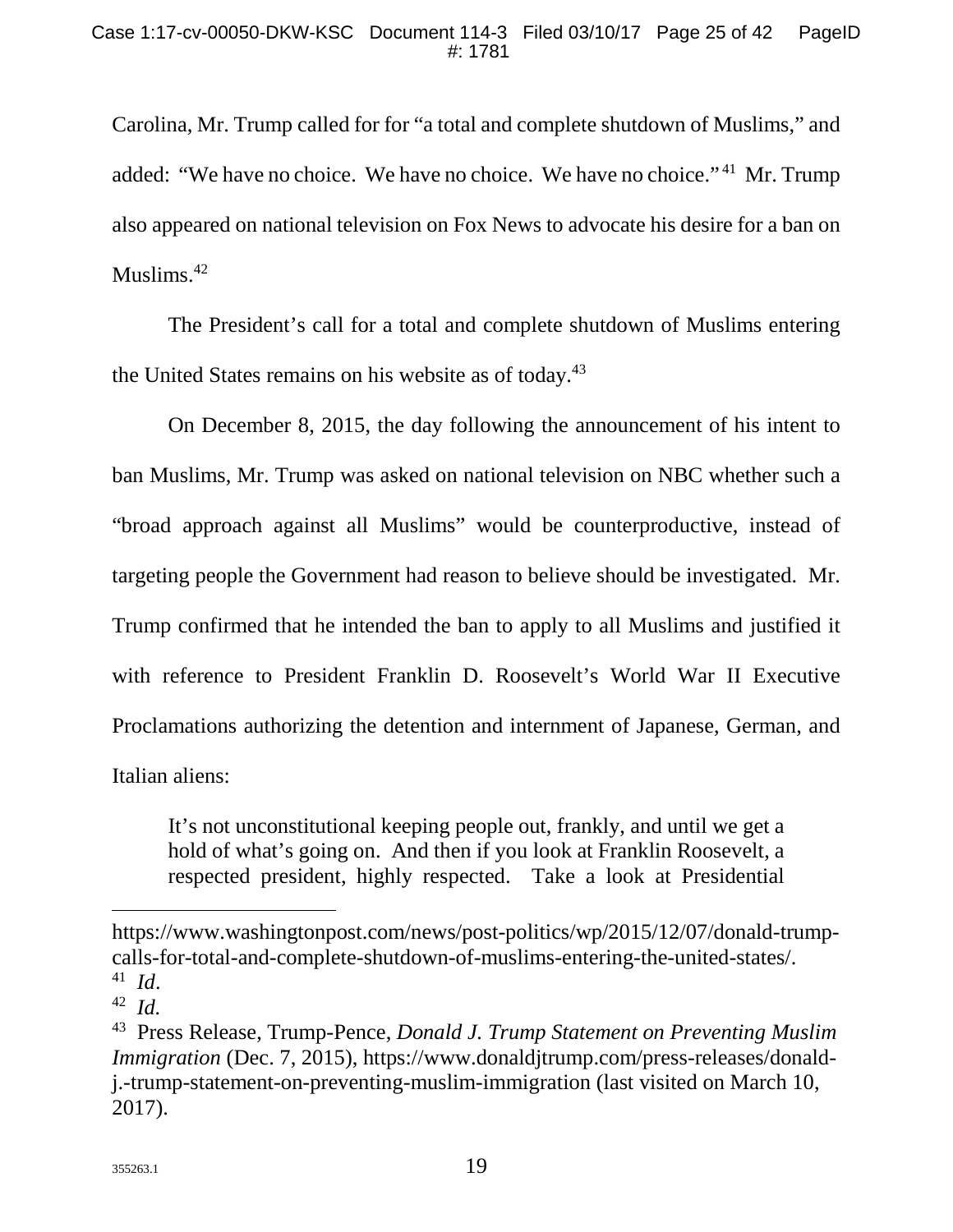proclamations back a long time ago, 2525, 2526, and 2527 what he was doing with Germans, Italians, and Japanese because he had to do it. Because look we are at war with radical Islam. We are at war.<sup>[44](#page-25-0)</sup>

When asked how border officials would practically implement the ban he was proposing, Mr. Trump responded: "They would say, 'are you Muslim?'" The NBC commentator further questioned: "And if they said yes, they would not be allowed in the Country?" Mr. Trump responded, "That's correct."[45](#page-25-1)

The same day, Mr. Trump also appeared on national television on ABC and, again, justified his ban based on President Roosevelt's internment of Japanese Americans. When asked whether being compared to Hitler provided him with "any pause at all," Mr. Trump responded: "No because what I'm doing is no different than what F.D.R. did. F.D.R.'s solution for Germans, Italians, Japanese, many years ago."[46](#page-25-2) When Mr. Trump was asked if he was in favor of internment camps, he

<span id="page-25-0"></span><sup>44</sup> *Donald Trump On Muslim Travel Ban, Obama And 2016*, YouTube (Dec. 8, 2015) https://www.youtube.com/watch?v=5I3E3-U-1jc; Michael Barbaro and Alan Rappeport, *In Testy Exchange, Donald Trump Interrupts and 'Morning Joe' Cuts to Commercial,* New York Times (Dec. 8, 2015),

https://www.nytimes.com/politics/first-draft/2015/12/08/in-testy-exchange-donaldtrump-interrupts-and-morning-joe-cuts-to-commercial/.

<span id="page-25-1"></span><sup>45</sup> *Donald Trump On Muslim Travel Ban, Obama And 2016*, YouTube (Dec. 8, 2015) https://www.youtube.com/watch?v=5I3E3-U-1jc; *Hardball with Chris Matthews Transcript 12/8/15*, MSNBC (Dec. 8, 2015), http://www.msnbc.com/transcripts/hardball/2015-12-08.

<span id="page-25-2"></span><sup>46</sup> Miriam Hernandez, *Trump Cites History to Defend Muslim Immigration Ban,*  ABC 7 (Dec. 9, 2015), http://abc7.com/politics/trump-cites-history-to-defendmuslim-immigration-ban/1116396/.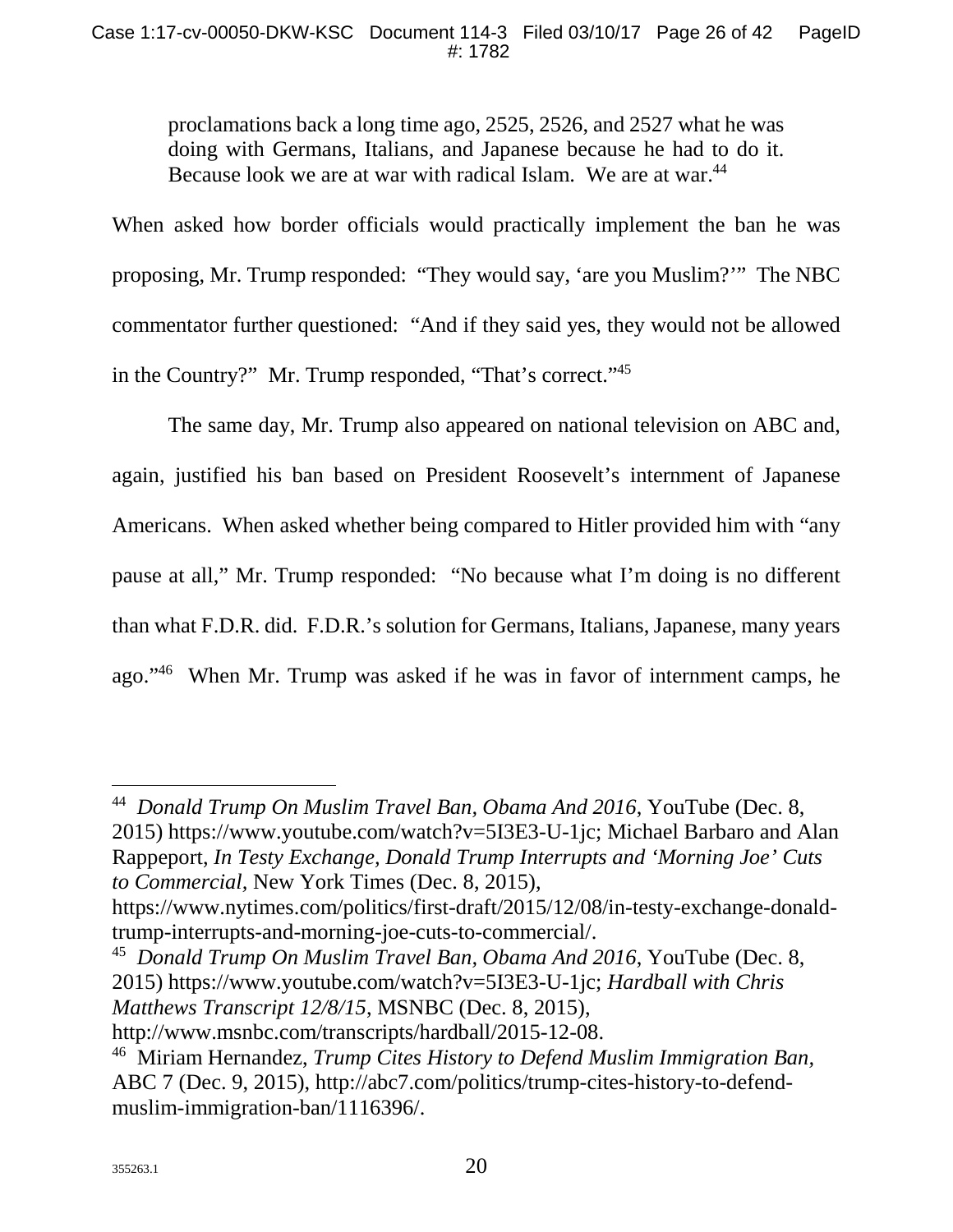further justified his intentions based on F.D.R.'s actions during World War II, stating: "This was a president highly respected by all. He did the same thing."<sup>[47](#page-26-0)</sup>

Two days later, on December 10, 2015, Mr. Trump published a post on Twitter that linked to an article referring to statements that Islam is a "very evil and wicked religion," a "false religion," and advocating that Muslims should be banned, analogizing to the treatment of Japanese during World War II. Mr. Trump's post was titled: "Why Franklin Graham says Donald Trump is right about stopping Muslim immigration."<sup>[48](#page-26-1)</sup> That same day, Mr. Trump also published three hateful tweets referring to Muslims as a "problem" and associating the Muslim religion with terror.[49](#page-26-2)

On March 9, 2016, on national television on CNN, Mr. Trump advocated that "Islam hates us," referring to America, and that there is "a tremendous hatred" in the Muslim religion itself.<sup>[50](#page-26-3)</sup> Mr. Trump denied that a distinction could be made between

https://twitter.com/realdonaldtrump/status/674934005725331456; *see also* Sarah Larimer, *Why Franklin Graham says Donald Trump is right about stopping Muslim immigration,* Washington Post (Dec. 10, 2015),

https://www.washingtonpost.com/news/acts-of-faith/wp/2015/12/10/why-franklingraham-says-donald-trump-is-right-about-stopping-muslim-immigration/. <sup>49</sup> *See supra* fn. 4-5*.*

<span id="page-26-0"></span><sup>47</sup> *Id*.

<span id="page-26-1"></span> $48$  Donald J. Trump, Twitter (Dec. 10, 2015),

<span id="page-26-3"></span><span id="page-26-2"></span><sup>50</sup> Transcript, Anderson Cooper 360 Degrees (Mar. 9, 2016) http://www.cnn.com/TRANSCRIPTS/1603/09/acd.01.html; Theodore Schleifer, *Donald Trump: 'I think Islam hates us,'* CNN (Mar. 10, 2016), http://www.cnn.com/2016/03/09/politics/donald-trump-islam-hates-us/.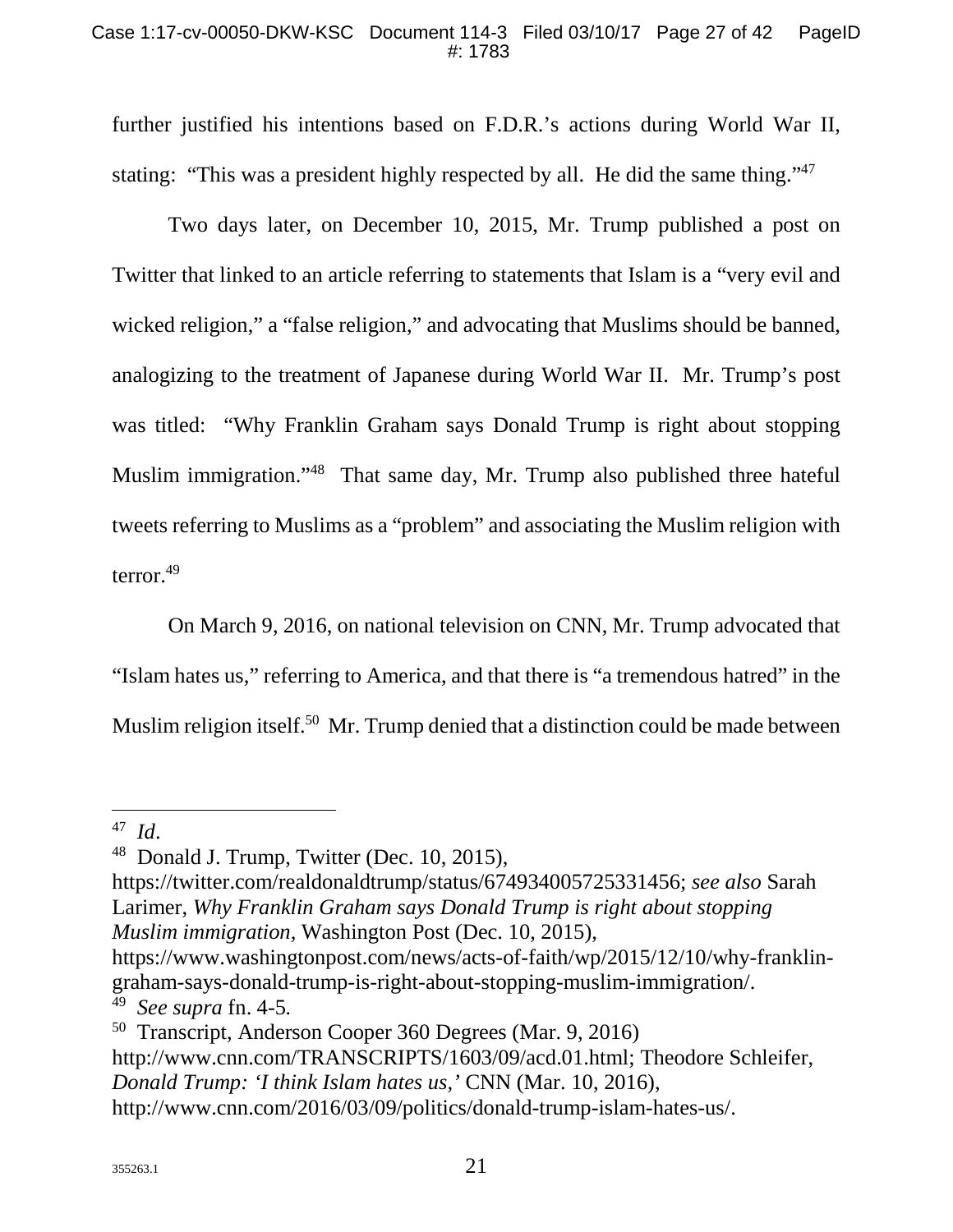"radical Islam" and "Islam itself," claiming "it's very hard to define."<sup>[51](#page-27-0)</sup> Moreover, just as the Government attempted to justify the detention of Japanese Americans in *Korematsu*, Mr. Trump attempted to justify banning all Muslims on the basis that "you don't know who is who."[52](#page-27-1) *Cf. Korematsu*, 323 U.S. at 218-19 (explaining that "temporary exclusion [of all Japanese Americans] was rested by the military" on the grounds that "it was impossible to bring about an immediate segregation of the disloyal from the loyal").

On June 13, 2016, at a press event in Manchester, New Hampshire—with specific reference to the ban on Muslims he had long been advocating— Mr. Trump claimed that he would be able to defend the ban based on the very argument the Government advances before this Court—that "laws of the United States give the president powers to suspend entry into the country of any class of persons . . . as he or she deems appropriate."[53](#page-27-2)

Two days later, on June 15, 2016 and on national television on CBS, Mr. Trump was asked how he would implement his "temporary ban on Muslim integration" in light of apparent opposition by the Senate. Mr. Trump responded

<span id="page-27-0"></span><sup>51</sup> *Id.* 

<span id="page-27-1"></span> $52$  *Id.* 

<span id="page-27-2"></span><sup>53</sup> *Donald Trump Remarks in Manchester, New Hampshire*, C-SPAN (June 13, 2016) https://www.c-span.org/video/?410976-1/donald-trump-delivers-remarksnational-security-threats.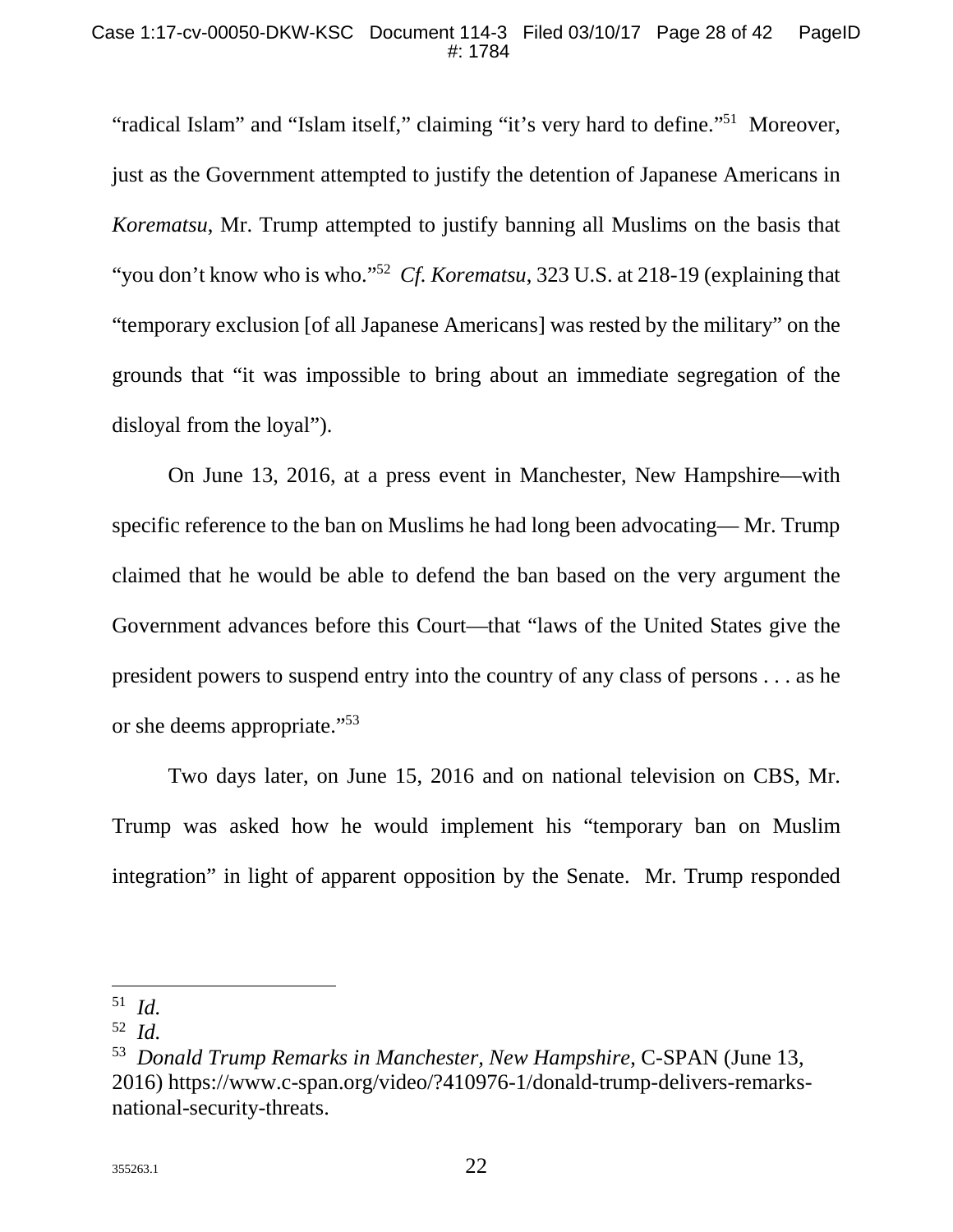that he would not back down from pursuing the ban, again equating all Muslims with

radical terrorism:

| Mr. Trump:      | You are going to have to watch and are going to<br>have to see. I have done a lot of things that nobody<br>thought I could do. $54$                                                                                                                                                                                                                                                 |
|-----------------|-------------------------------------------------------------------------------------------------------------------------------------------------------------------------------------------------------------------------------------------------------------------------------------------------------------------------------------------------------------------------------------|
| John Dickerson: | But you're not backing down on those promises,<br>based on a no from the Senate?                                                                                                                                                                                                                                                                                                    |
| Mr. Trump:      | No, I'm not backing down. We have to do<br>something. We have a problem in this country. We<br>have a radical Islamic terrorism problem in this<br>country, and, by the way, throughout the world,<br>throughout the world. It's a problem. And it's a<br>temporary ban. I'm not talking permanent. It's a<br>temporary ban. We have to find out what is going<br>on. <sup>55</sup> |

In July 2016, Mr. Trump made explicit that he would continue to pursue a ban on Muslims from the United States, but that he would instead speak in terms of "territories" and "extreme vetting" in order to please critics. In particular, on July 21, 2016, Mr. Trump delivered a speech accepting the Republican nomination and stated, "[W]e must immediately suspend immigration from any nation that has been compromised by terrorism until such time it's proven that vetting mechanisms have

<span id="page-28-1"></span><span id="page-28-0"></span><sup>54</sup> *Face the Nation transcripts June 5, 2016: Trump*, CBS News (June 5, 2016) http://www.cbsnews.com/news/face-the-nation-transcripts-june-5-2016-trump/. <sup>55</sup> *Id.*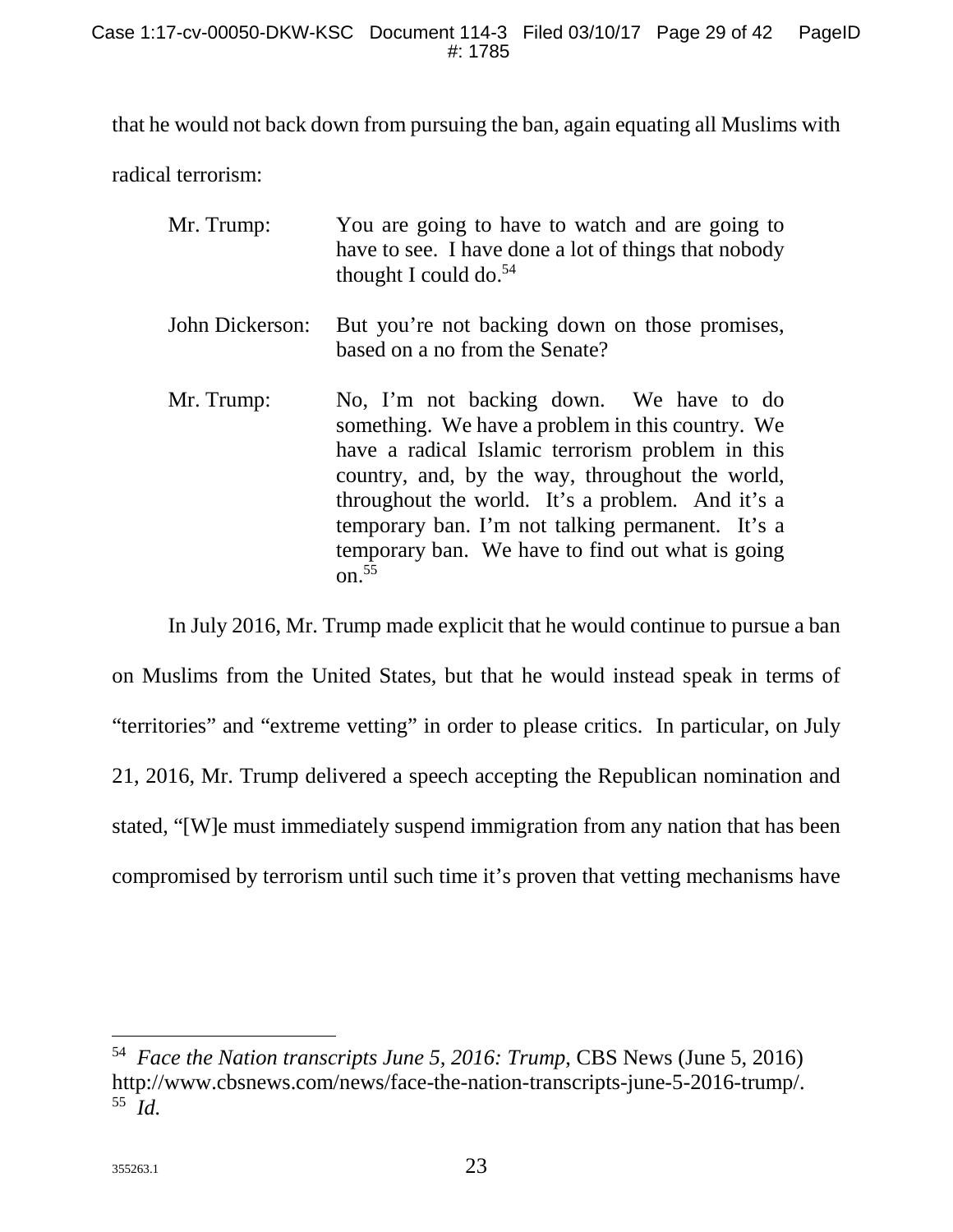been put in place."<sup>[56](#page-29-0)</sup> Three days later, when asked whether his language indicated

an intent to "pull back from" the "Muslim ban," Mr. Trump responded:

I don't think so. I actually don't think it's a rollback. In fact, you could say it's an expansion, I'm looking now at territory. People were so upset when I used the word "Muslim": "Oh, you can't use the word 'Muslim.'" Remember this. And I'm okay with that, because I'm talking territory instead of Muslim. . . .

Now, we have a religious, you know, everybody wants to be protected. And that's great. And that's the wonderful part of our Constitution. I view it differently. . . .

But you know what? I live with our Constitution. I love our Constitution. I cherish our Constitution. We're making it territorial. We have nations and we'll come out, I'm going to be coming out over the next few weeks with a number of the places. And it's very complex . . . here is what I want: Extreme vetting. Tough word. Extreme vetting. Tough.<sup>[57](#page-29-1)</sup>

The President advocated preventing Muslims from entering the United States

on numerous other occasions:

• On September 18, 2015, at a town hall event in Rochester, New Hampshire, in response to a questioner who stated, "We have a problem in this country; it's called Muslims" and asked, "When can we get rid of them?" Mr. Trump responded:

<span id="page-29-1"></span><sup>57</sup> Transcript, Meet the Press, NBC News (July 24, 2016), http://www.nbcnews.com/meet-the-press/meet-press-july-24-2016-n615706; Jenna Johnson, *Donald Trump is expanding his Muslim ban, not rolling it back*, Washington Post (July 24, 2016), https://www.washingtonpost.com/news/postpolitics/wp/2016/07/24/donald-trump-is-expanding-his-muslim-ban-not-rolling-itback/.

<span id="page-29-0"></span><sup>56</sup> Politico, Full text: Donald Trump 2016 RNC draft speech transcript (July 21, 2016) http://www.politico.com/story/2016/07/full-transcript-donald-trumpnomination-acceptance-speech-at-rnc-225974.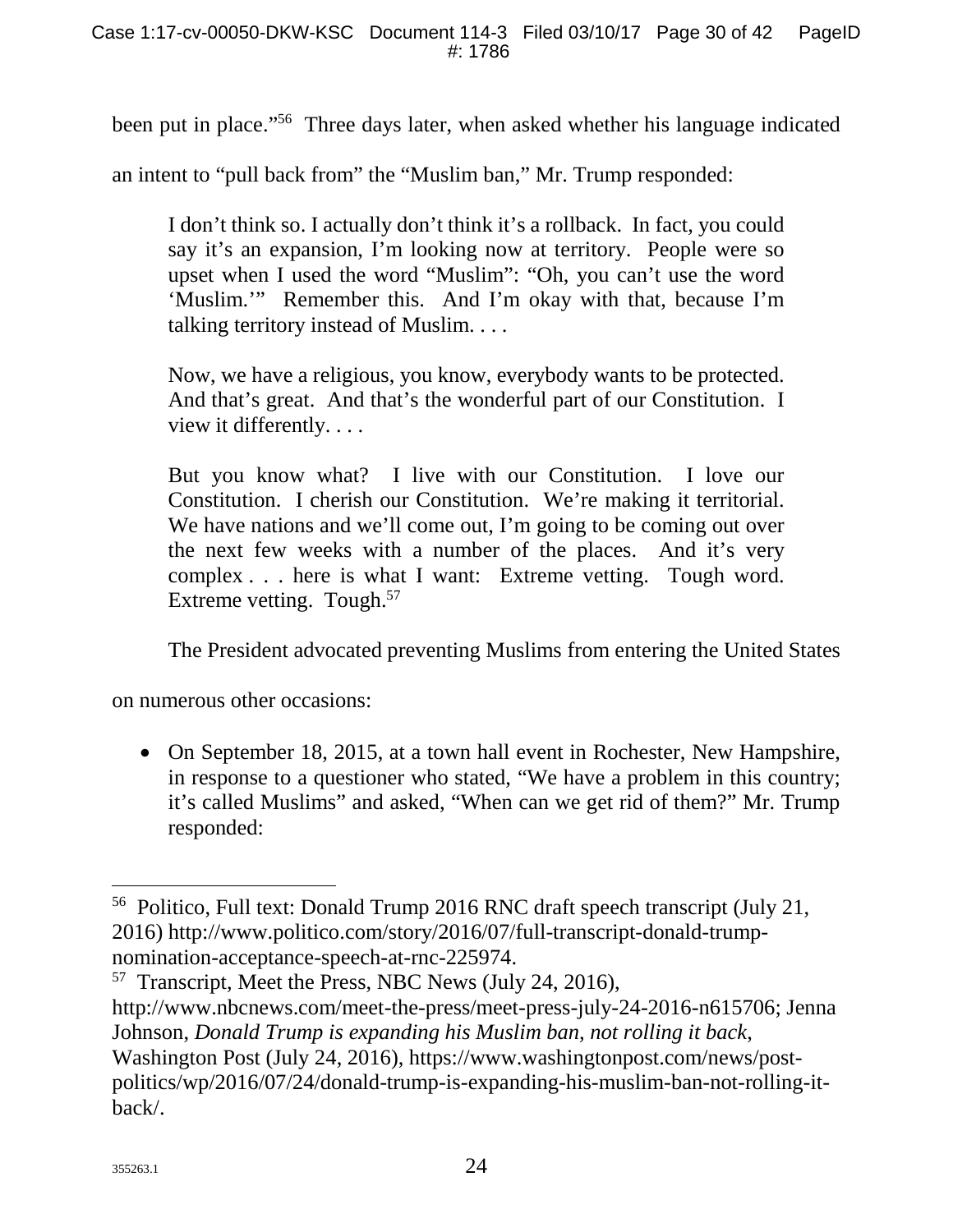"We're going to be looking at a lot of different things. You know, a lot of people are saying that and a lot of people are saying that bad things are happening. We're going to be looking at that and many other things."[58](#page-30-1)

- On October 12, 2015, Mr. Trump tweeted: "Muslims escorted into U.S. through Mexico. Now arriving to Oklahoma and Kansas! Congress?"[59](#page-30-2)
- On January 2, 2016, Mr. Trump tweeted: "Hillary Clinton said that it is O.K. to ban Muslims from Israel by building a WALL, but not O.K. to do so in the U.S. We must be vigilant!"<sup>[60](#page-30-3)</sup>
- On March 22, 2016, Mr. Trump tweeted that Hillary Clinton was "incompetent" because she would "let the Muslims flow in. No way!"[61](#page-30-4)
- <span id="page-30-0"></span>• On March 24, 2016, Mr. Trump tweeted that "[i]t is amazing how often I am right" about "Muslims."[62](#page-30-5)
	- 4. The President's statements since being elected—and even after signing the Executive Orders—make clear that this Executive action is motivated by the same discriminatory animus.

The extensive history of animus by President Trump exposes his discriminatory goal to obstruct Muslims from entering the United States while preventing American Muslims from seeing their families in this country, as people

<span id="page-30-3"></span> $60$  Donald J. Trump, Twitter (Jan. 2, 2016),

<span id="page-30-1"></span><sup>58</sup> Theodore Schleifer, *Trump doesn't challenge anti-Muslim questioner at event,*  CNN (Sept. 19, 2015), http://www.cnn.com/2015/09/17/politics/donald-trumpobama-muslim-new-hampshire/.

<span id="page-30-2"></span> $59$  Donald J. Trump, Twitter (Oct. 12, 2015),

https://twitter.com/realdonaldtrump/status/653774823483703297.

https://twitter.com/realdonaldtrump/status/683277309969694720.

<span id="page-30-4"></span><sup>61</sup> Donald J. Trump, Twitter (Mar. 22, 2016),

https://twitter.com/realdonaldtrump/status/712473816614772736.

<span id="page-30-5"></span> $62$  Donald J. Trump, Twitter (Mar. 24, 2016),

https://twitter.com/realdonaldtrump/status/713012045214531584.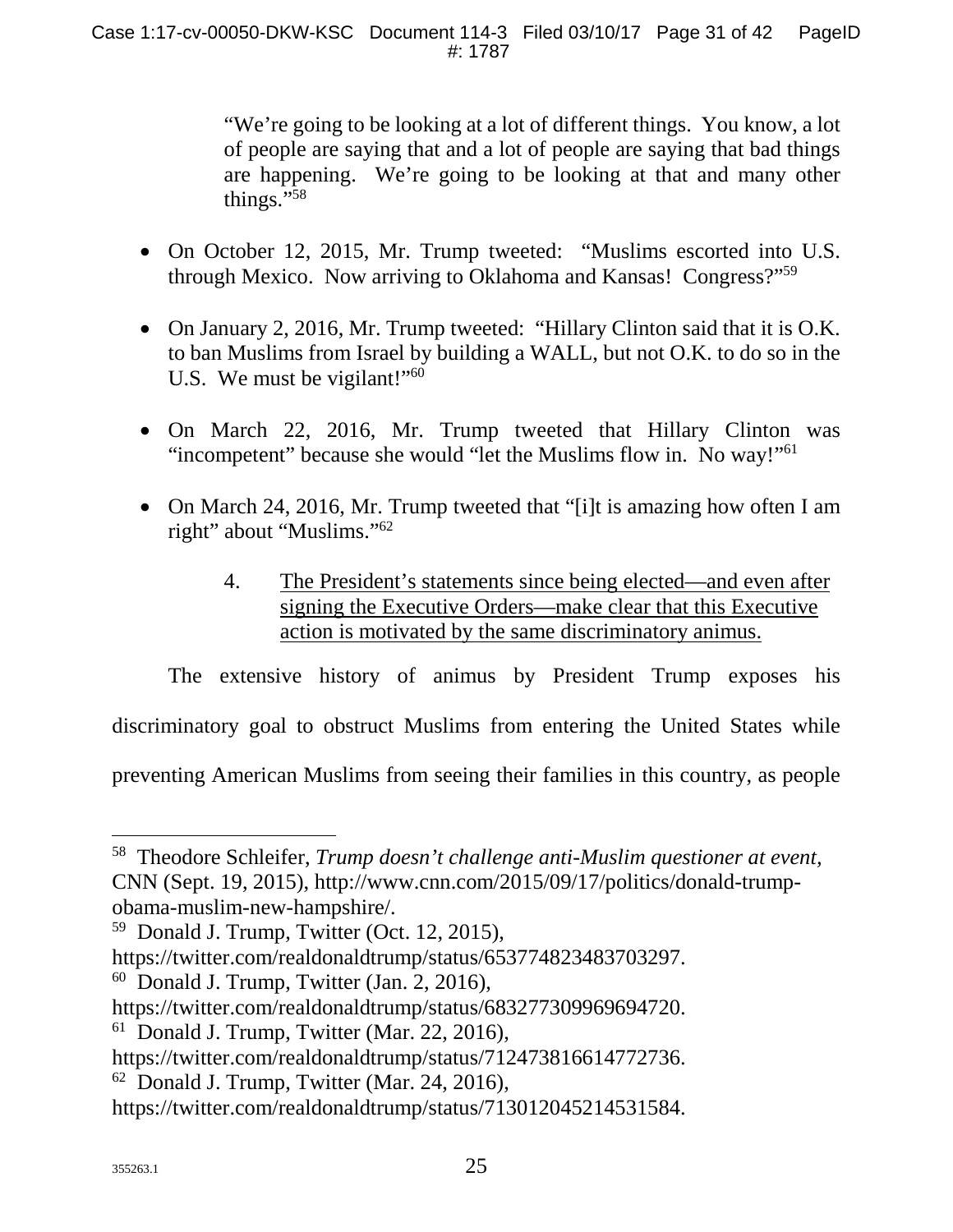of other faiths are able to do. While the President has attempted to follow through on his promise to discriminate against Muslims using so-called neutral language, even since the time that he has been elected and signed the Executive Orders, he and his administration have made slip-ups exposing the Orders' reprehensible origins.

On December 21, 2016, over a month after being elected President, Mr. Trump was asked whether he would reevaluate his intention to ban people of the Muslim faith. He responded: "You know my plans all along, and I've been proven to be right."[63](#page-31-0)

Then, immediately prior to signing of his initial Executive Order, President Trump read the oblique title, looked up, and said: "We all know what that means."[64](#page-31-1)

Furthermore, on January 27, 2017, after signing the first Executive Order, President Trump appeared on the Christian Broadcasting Network and made clear that the exceptions he had set forth in the Order were intended to prioritize Christians over Muslims:

<span id="page-31-0"></span><sup>63</sup> Video, *Trump: 'You've known my plans' on proposed Muslim ban*, Washington Post (Dec. 21, 2016), https://www.washingtonpost.com/video/politics/trumpyouve-known-my-plans-on-proposed-muslim-ban/2016/12/21/8a7bba66-c7ba-11e6-acda-59924caa2450\_video.html; Abby Phillip and Abigail Hauslohner, *Trump on the future of proposed Muslim ban, registry: 'You know my plans,'*  Washington Post (Dec. 22, 2016), https://www.washingtonpost.com/news/postpolitics/wp/2016/12/21/trump-on-the-future-of-proposed-muslim-ban-registry-youknow-my-plans/.

<span id="page-31-1"></span><sup>64</sup> *Trump Signs Executive Orders at Pentagon*, ABC News (Jan. 27, 2017), http://abcnews.go.com/Politics/video/trump-signs-executive-orders-pentagon-45099173.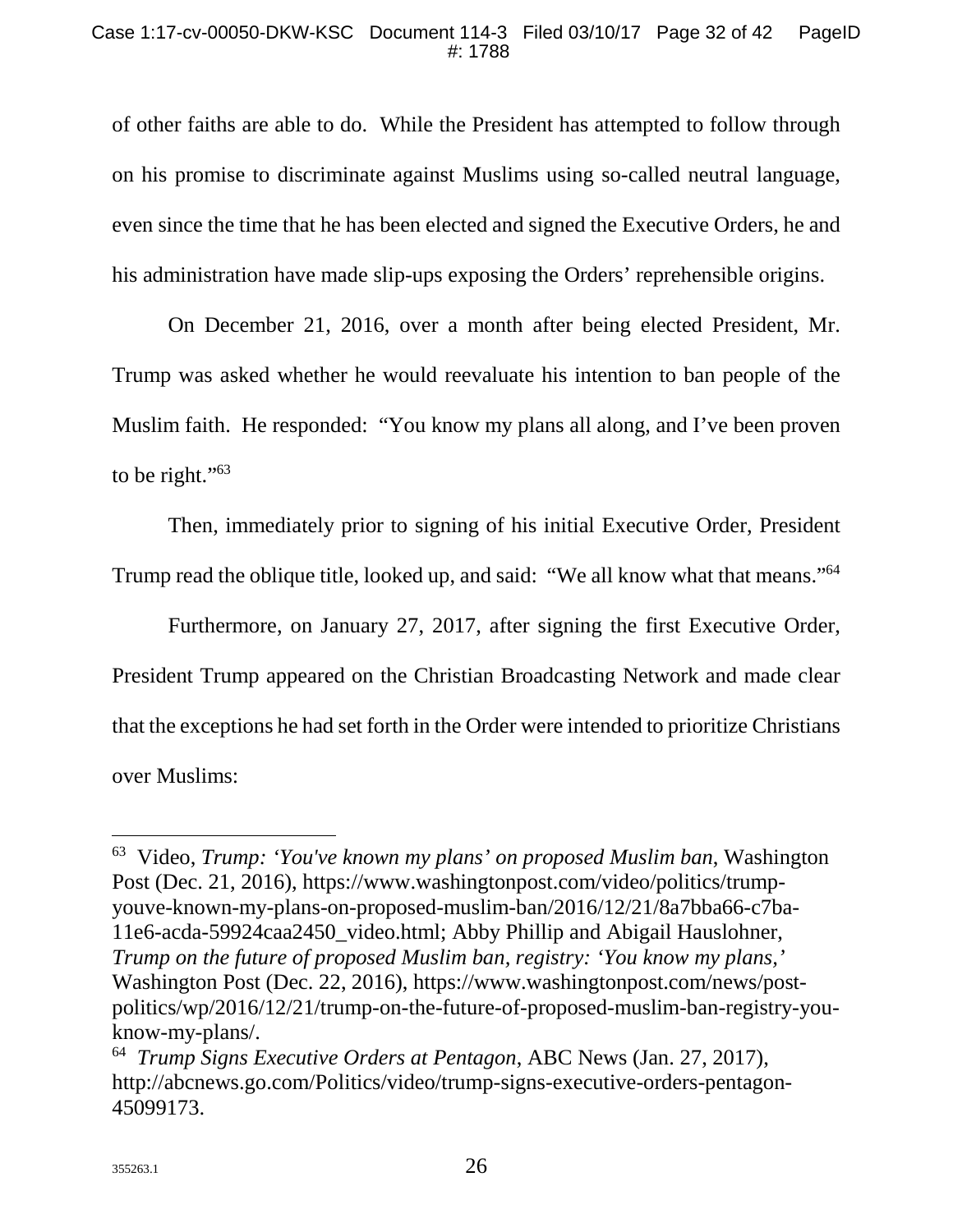David Brody: Persecuted Christians, we've talked about this, the refugees overseas. The refugee program, or the refugee changes you're looking to make. As it relates to persecuted Christians, do you see them as kind of a priority here?

President Trump: Yes.

David Brody: You do?

President Trump: They've been horribly treated. Do you know if you were a Christian in Syria it was impossible, at least very tough to get into the United States? If you were a Muslim you could come in, but if you were a Christian, it was almost impossible and the reason that was so unfair, everybody was persecuted in all fairness, but they were chopping off the heads of everybody but more so the Christians. And I thought it was very, very unfair. So we are going to help them.<sup>[65](#page-32-0)</sup>

On February 4, 2017, President Trump referred to the initial Executive Order

as a "ban," publishing on Twitter: "Interesting that certain Middle-Eastern countries agree with the ban. They know if certain people are allowed in it's death  $\&$ destruction!"<sup>[66](#page-32-1)</sup>

<span id="page-32-1"></span><span id="page-32-0"></span><sup>65</sup> David Brody, *Brody File Exclusive: President Trump Says Persecuted Christians Will Be Given Priority As Refugees*, CBN News (Jan. 27, 2017) http://www1.cbn.com/thebrodyfile/archive/2017/01/27/brody-file-exclusivepresident-trump-says-persecuted-christians-will-be-given-priority-as-refugees. <sup>66</sup> Politico, *Trump warns of 'death & destruction' if U.S. not allowed to limit immigration* (Feb. 4, 2017), http://www.politico.com/story/2017/02/trump-travelban-judge-james-robart-234643; Donald J. Trump, Twitter (Feb. 4, 2017), https://twitter.com/realdonaldtrump/status/827865957750161408.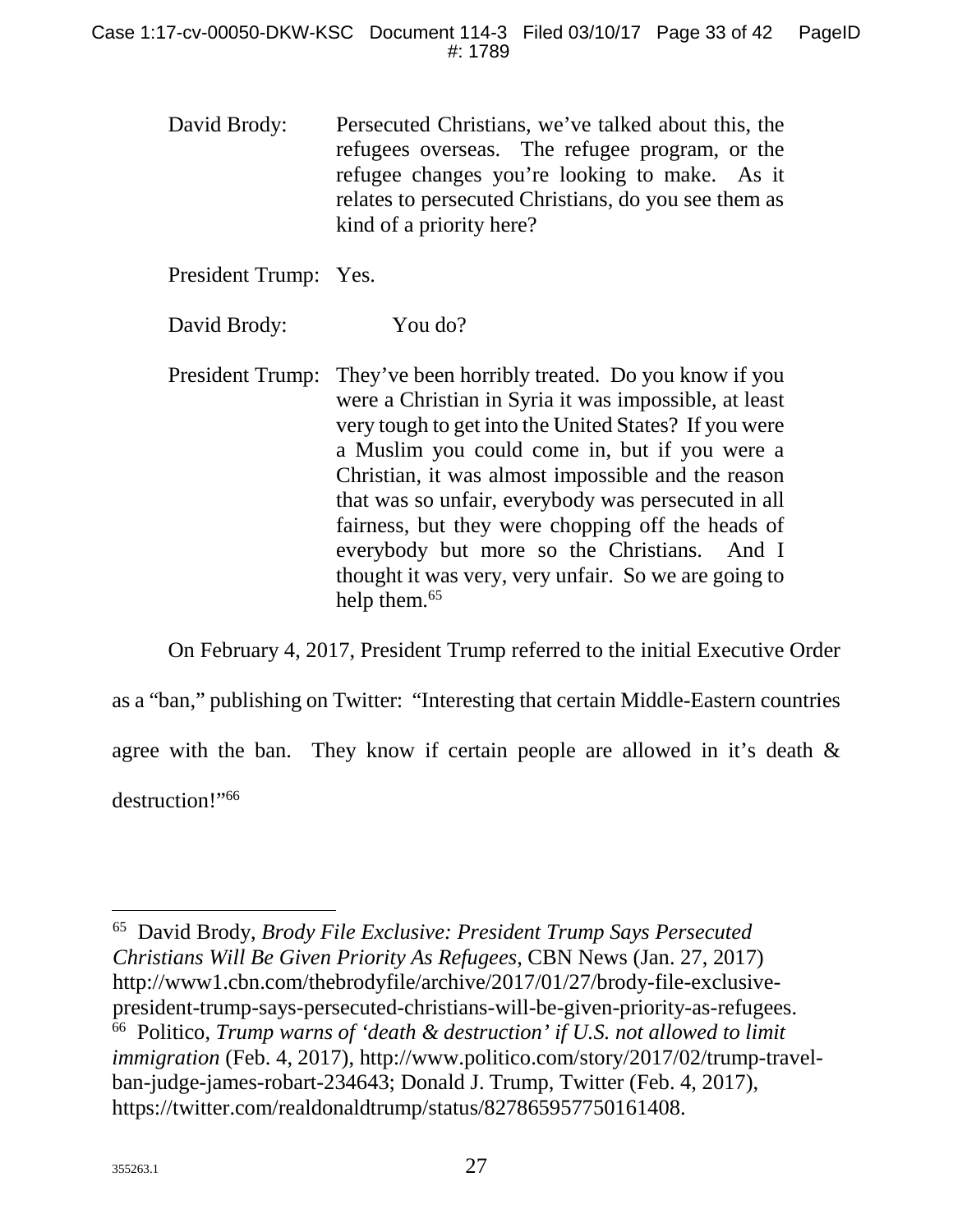After President Trump's administration sought stays in various court proceedings to revise its initial Executive Order, the President's own senior advisor was explicit that the Second Order, the subject matter of this lawsuit, was designed to achieve "the same basic policy outcome" and to prevent further litigation through only "very technical issues that were brought up by the court."[67](#page-33-1) On the same day that the President signed his second Order behind closed doors, the Trump Campaign organization sent an email asking for support of the new Order, stating that its purpose was to target "radical Islamic" terrorism.[68](#page-33-2)

## <span id="page-33-0"></span>**B. Failing To Consider This Tremendous Record Of Animus Would Be A Serious Abdication Of The Role Of The Judicial Branch.**

The President's second Executive Order, which targets people from six Muslim-majority countries and attempts to stop those people from being able to see or obtain visas for their family members, implements his vilification of Muslim people and his promise to ban them from the United States in precisely the way he said he would do it. Discrimination against a protected class, such as religion, on

<span id="page-33-1"></span><sup>67</sup> Fox News, Transcript, *Miller: New order will be responsive to the judicial ruling* (Feb. 21, 2017), http://www.foxnews.com/transcript/2017/02/21/miller-neworder-will-be-responsive-to-judicial-ruling-rep-ron-desantis/.

<span id="page-33-2"></span><sup>68</sup> Matt Zapotosky, David Nakamura, and Abigail Hauslohner, *Revised executive order bans travelers from six Muslim-majority countries from getting new visas*, Washington Post (Mar. 6, 2017), https://www.washingtonpost.com/world/nationalsecurity/new-executive-order-bans-travelers-from-six-muslim-majority-countriesapplying-for-visas/2017/03/06/3012a42a-0277-11e7-ad5bd22680e18d10\_story.html?utm\_term=.40c03c0f3d7b.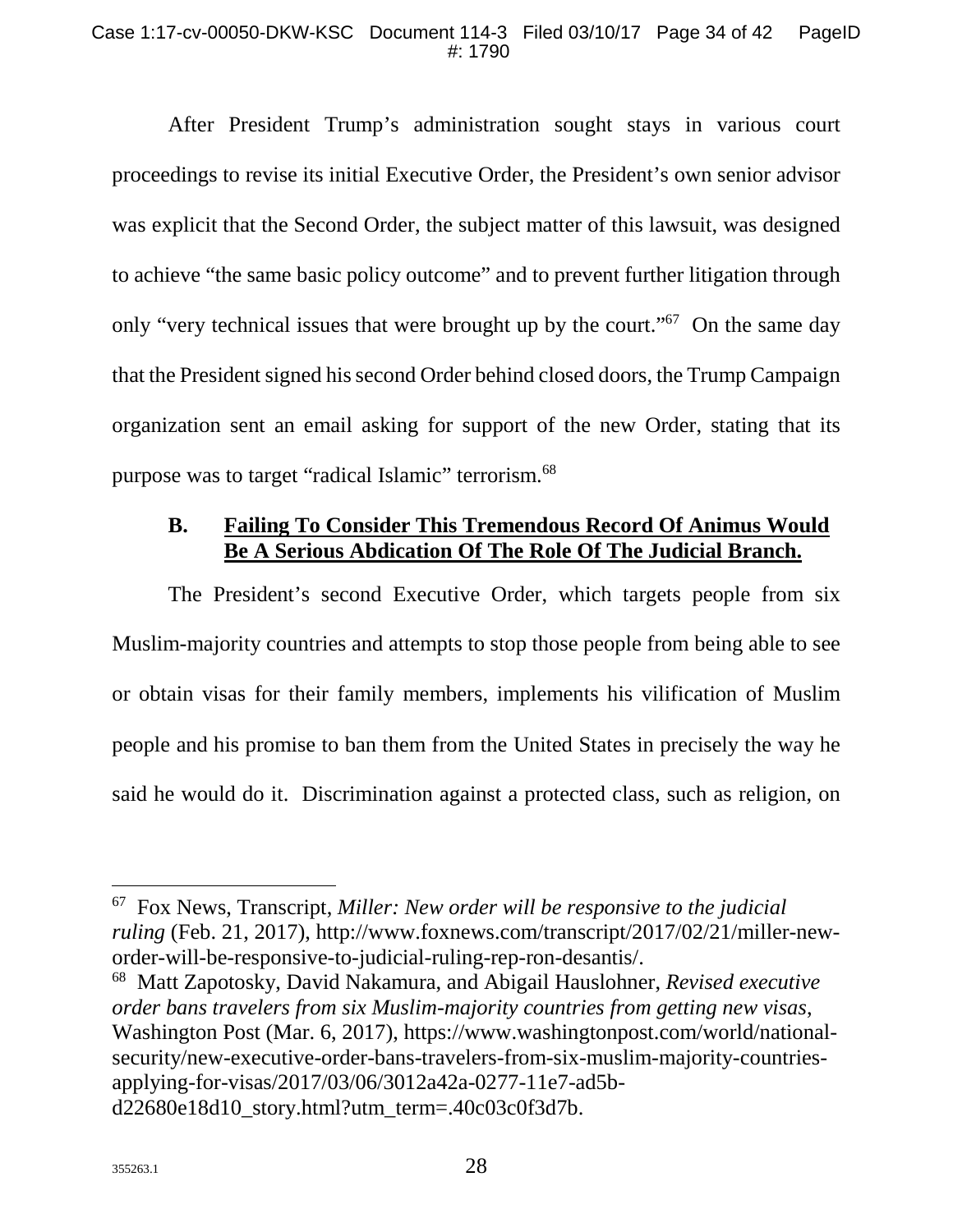the basis of such overt animus is the most obvious and fundamental abuse of government authority which the Equal Protection Clause exists to protect. *Vill. of Arlington Heights v. Metro. Hous. Dev. Corp.*, 429 U.S. 252, 265-66 (1977) ("When there is a proof that a discriminatory purpose has been a motivating factor in the decision, . . . judicial deference is no longer justified.").

The Government has argued that it is beside the point whether the President is using his power to oppress Muslims, claiming that the Executive has plenary power over matters relating to immigration and national security. *See* Emergency Motion Under Circuit Rule 27-3 for Administrative Stay and Motion for Stay Pending Appeal at 17, *Washington v. Trump*, No, 17-35105 (9th Cir. Feb. 4, 2017), ECF No. 14. Not so. It is the Court's duty to protect discrete and insular minority communities, *United States v. Carolene Products Co.*, 304 U.S. 144, 152 n.4 (1938), and prevent the exercise of Executive power to "harm a politically unpopular group," *United States v. Windsor*, 133 S. Ct. 2675, 2693 (2013) (citation omitted). Moreover, the United States Supreme Court has recognized that courts have a duty to enforce the Constitution even when the Executive claims national security concerns. *Boumediene v. Bush*, 553 U.S. 723, 765 (2008)that the President does not "have the power to switch the Constitution on or off at will" by invoking national security); *Holder v. Humanitarian Law Project*, 561 U.S. 1, 34 (2010) ("Our precedents . . . make clear that national security and foreign relations do not warrant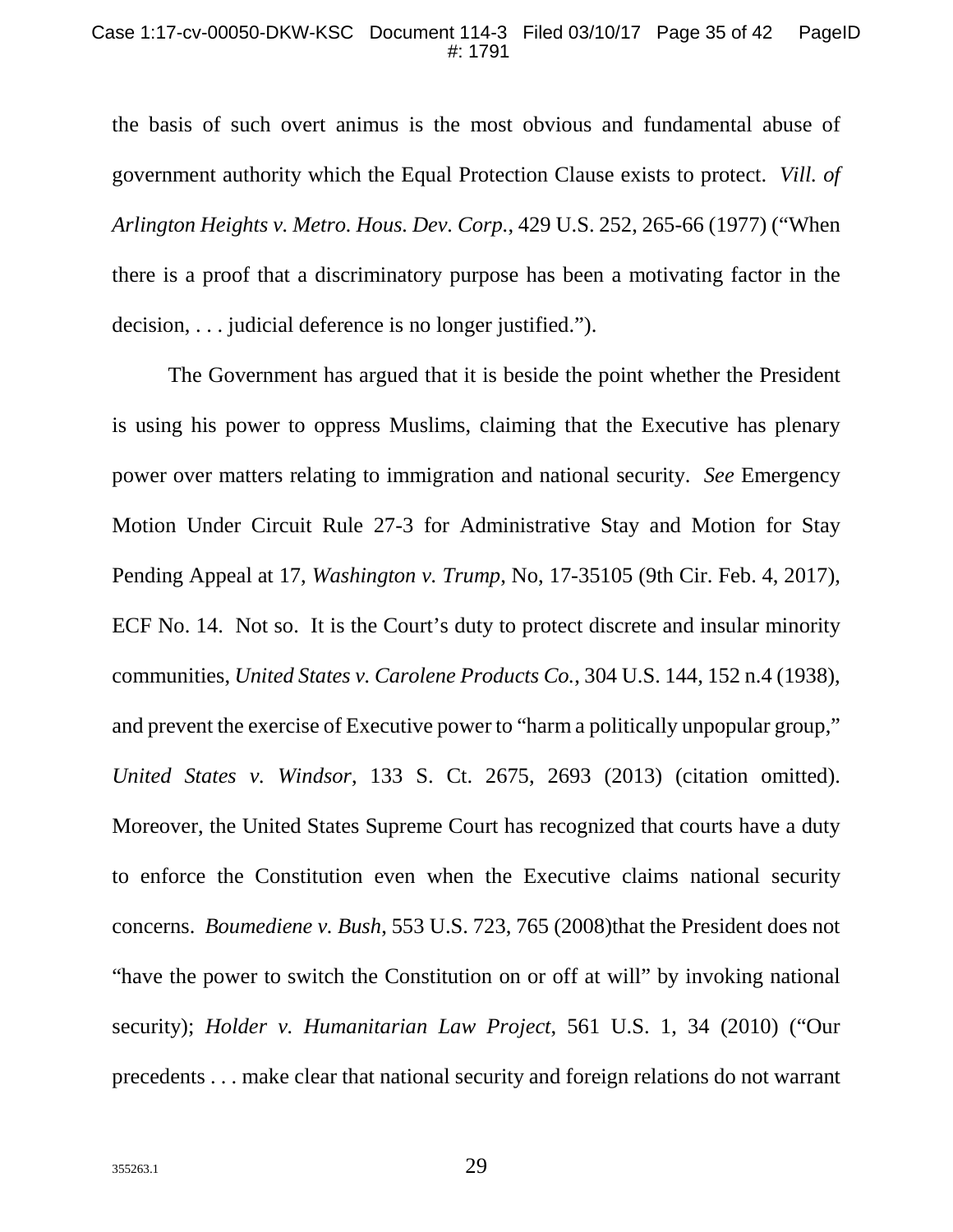abdication of the judicial role."). Indeed, the importance of judicial intervention is at its highest in these circumstances. *See Hamdi v. Rumsfeld*, 542 U.S. 507, 545 (2004) (Souter, J., concurring in part, concurring in the judgment, and dissenting in part) ("In a government of separated powers, deciding finally on what is a reasonable degree of guaranteed liberty whether in peace or war (or some condition in between) is not well entrusted to the Executive Branch of Government, whose particular responsibility is to maintain security.").

The Government's argument is not novel—it is the position advocated by the Government in cases like *Korematsu*, now viewed as one of the most shameful decisions in American history. *See* Michael Stokes Paulsen, *The Constitution of Necessity*, 79 Notre Dame L. Rev. 1257, 1259 (2004) (describing complete "judicial acquiescence or abdication" in the face of executive discretion "has a name. That name is Korematsu"); Jamal Greene, *The Anticanon*, 125 Harv. L. Rev. 379, 380 (2011) (writing that *Korematsu* "embodies a set of propositions that all legitimate constitutional decisions must be prepared to refute"). The MacArthur Justice Center urges the Court not to overlook the extensive record of animus present here and to avoid repeating the terrible mistakes made in generations past.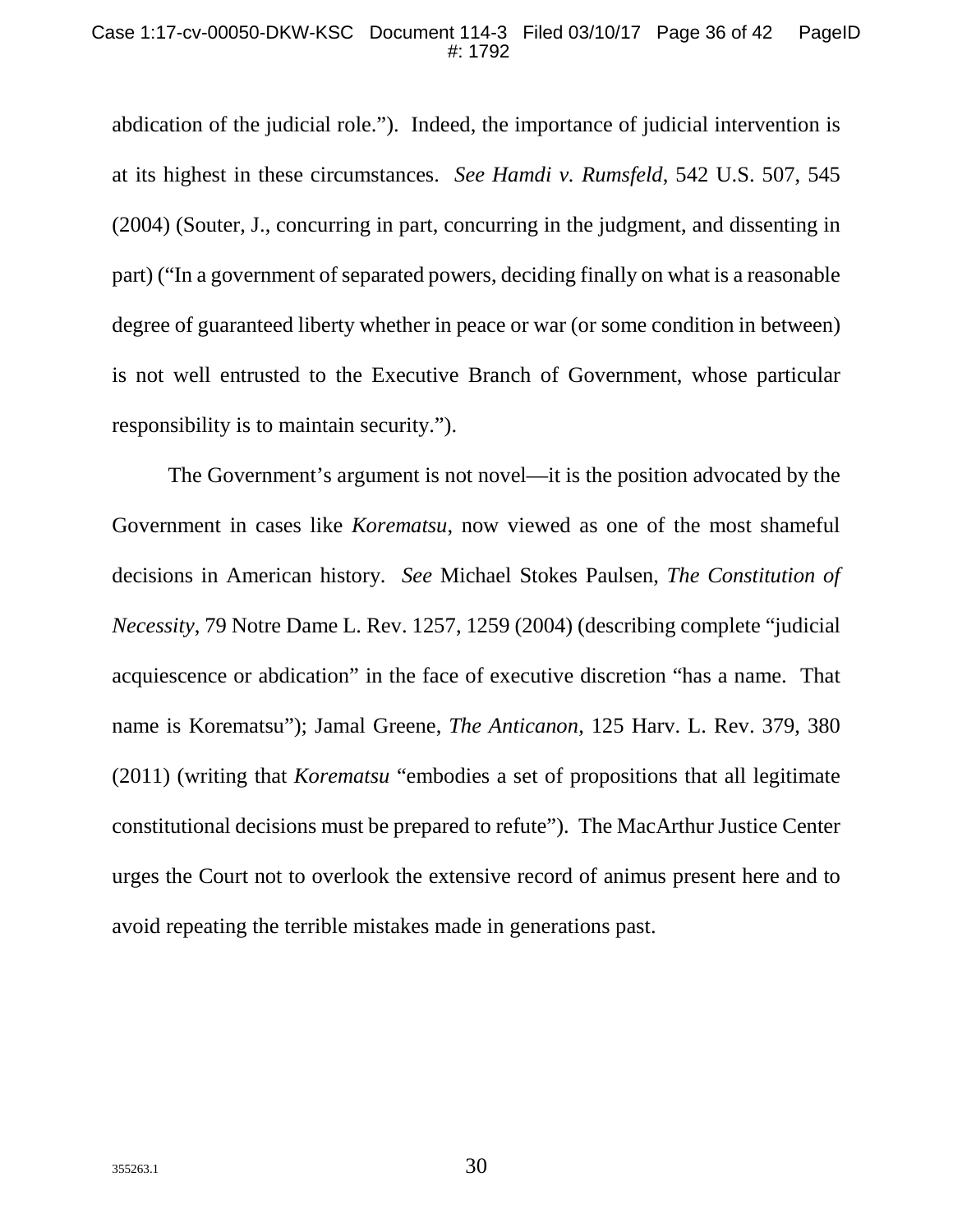## <span id="page-36-0"></span>**III. CONCLUSION**

For the foregoing reasons, the MacArthur Justice Center respectfully requests that the Court grant Plaintiffs' Motion for a Temporary Restraining Order, filed March 8, 2017.

DATED: Honolulu, Hawai'i, \_\_\_\_\_\_\_\_\_\_\_\_\_\_\_\_\_\_\_\_\_\_\_\_\_\_\_\_\_\_\_\_\_\_\_\_.

DAVID J. MINKIN LISA W. CATALDO JESSICA M. WAN AMIR H. ALI (*Pro Hac Vice* Pending)

\_\_\_\_\_\_\_\_\_\_\_\_\_\_\_\_\_\_\_\_\_\_\_\_\_\_\_\_\_\_

Attorneys for RODERICK AND SOLANGE MACARTHUR JUSTICE **CENTER**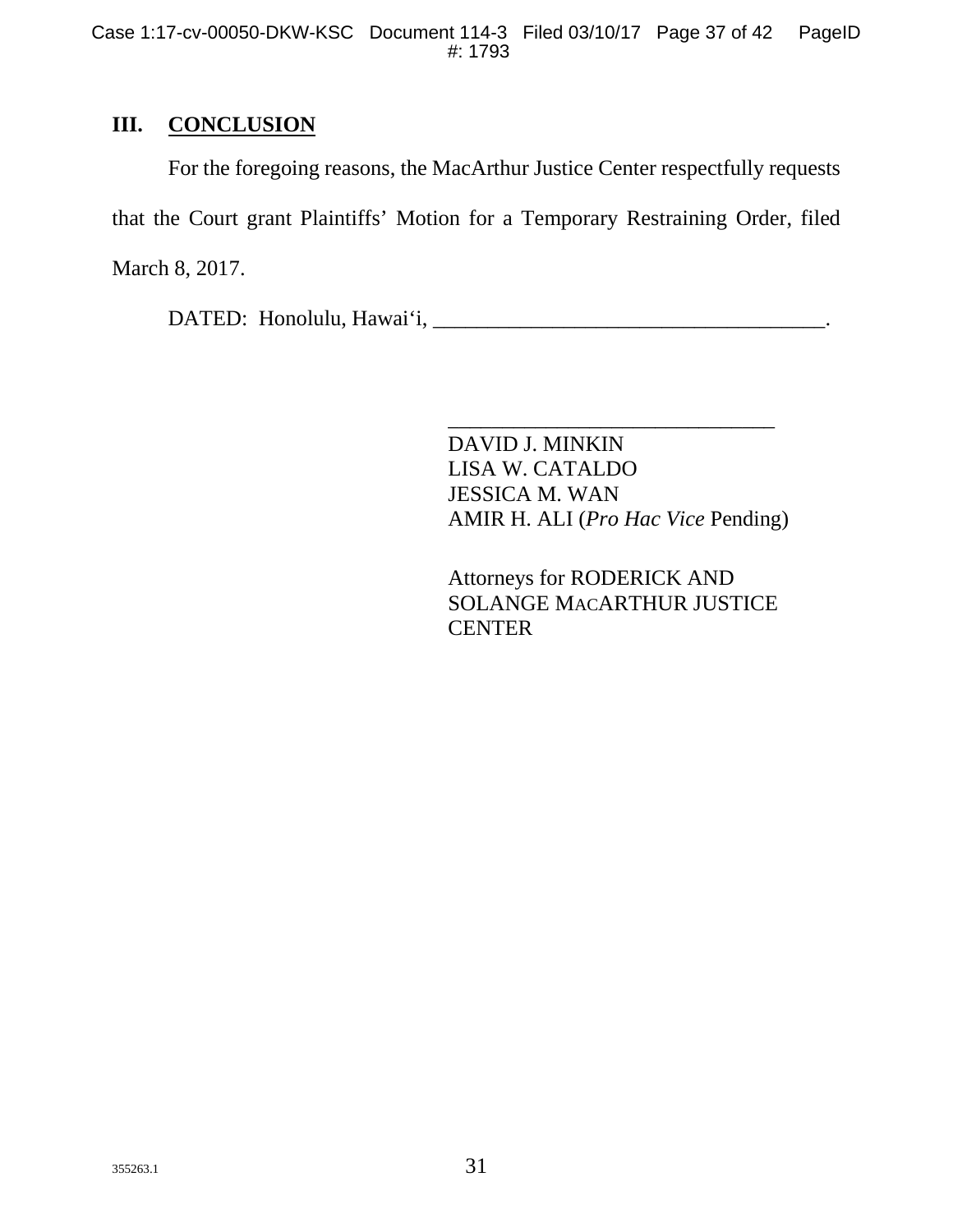## IN THE UNITED STATES DISTRICT COURT

## FOR THE DISTRICT OF HAWAI'I

| STATE OF HAWAI'I and ISMAIL           | CIVIL NO. 1:17-cv-00050 DKW-KSC  |
|---------------------------------------|----------------------------------|
| ELSHIKH,                              |                                  |
|                                       | <b>CERTIFICATE OF WORD COUNT</b> |
| Plaintiffs,                           |                                  |
|                                       |                                  |
| VS.                                   |                                  |
|                                       |                                  |
| DONALD J. TRUMP, in his official      |                                  |
| capacity as President of the United   |                                  |
| States; U.S. DEPARTMENT OF            |                                  |
| HOMELAND SECURITY; JOHN F.            |                                  |
| KELLY, in his official capacity as    |                                  |
| Secretary of Homeland Security; U.S.  |                                  |
| DEPARTMENT OF STATE; REX              |                                  |
| TILLERSON, in his official capacity   |                                  |
| as Secretary of State; and the UNITED |                                  |
| STATES OF AMERICA,                    |                                  |
|                                       |                                  |
| Defendants.                           |                                  |
|                                       |                                  |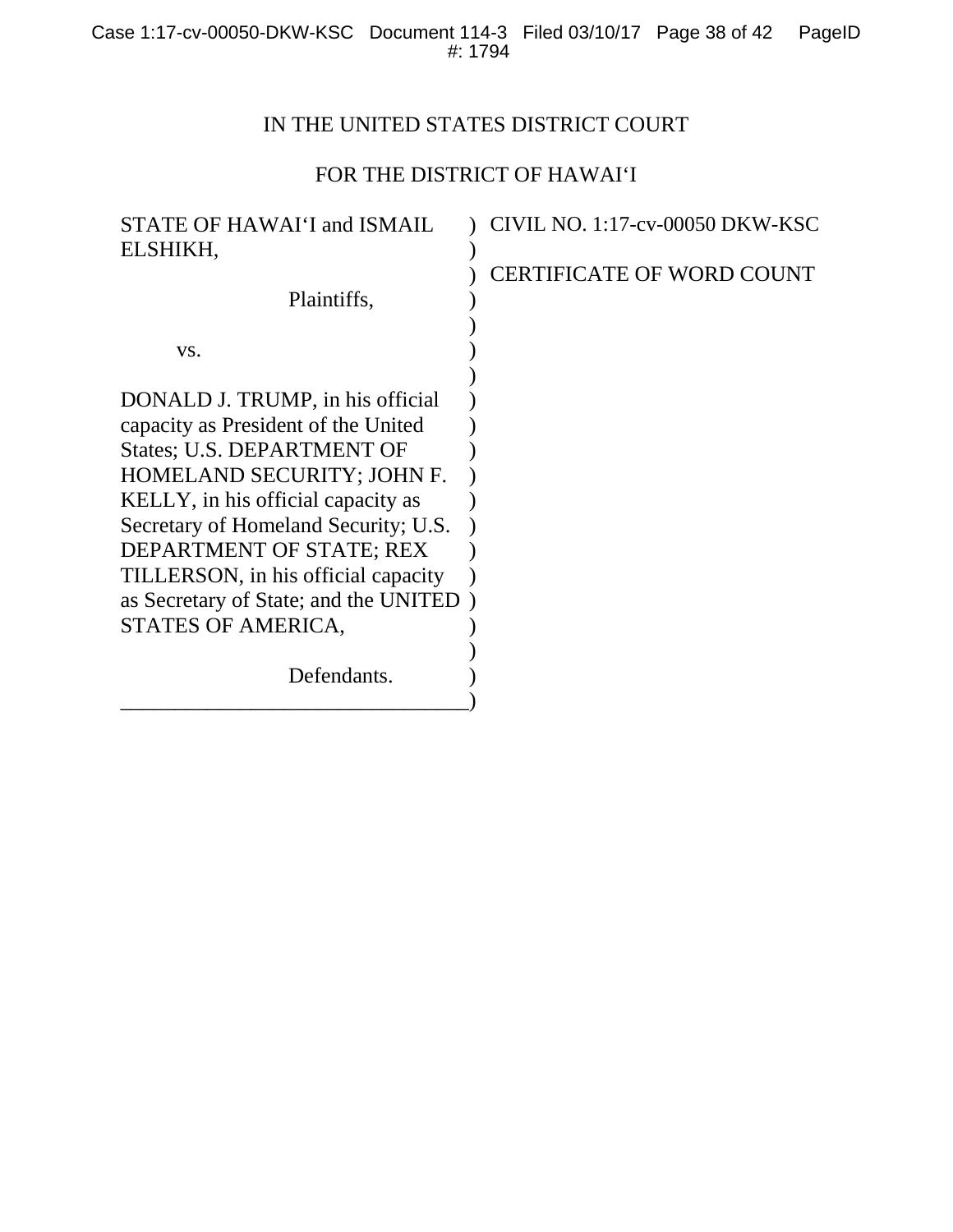## CERTIFICATE OF WORD COUNT

I hereby certify, pursuant to Local Rule 7.5, that the Interest of *Amicus* 

*Curiae* and Brief of the Roderick and Solange MacArthur Justice Center as *Amicus* 

*Curiae* in Support of Plaintiffs' Motion for a Temporary Restraining Order

contains 7,833 words.

DATED: Honolulu, Hawai'i, \_\_\_\_\_\_\_\_\_\_\_\_\_\_\_\_\_\_\_\_\_\_\_\_\_\_\_\_\_\_\_\_\_\_\_\_.

DAVID J. MINKIN LISA W. CATALDO JESSICA M. WAN AMIR H. ALI (*Pro Hac Vice* Pending)

\_\_\_\_\_\_\_\_\_\_\_\_\_\_\_\_\_\_\_\_\_\_\_\_\_\_\_\_\_\_\_\_\_\_\_

Attorneys for RODERICK AND SOLANGE MACARTHUR JUSTICE **CENTER**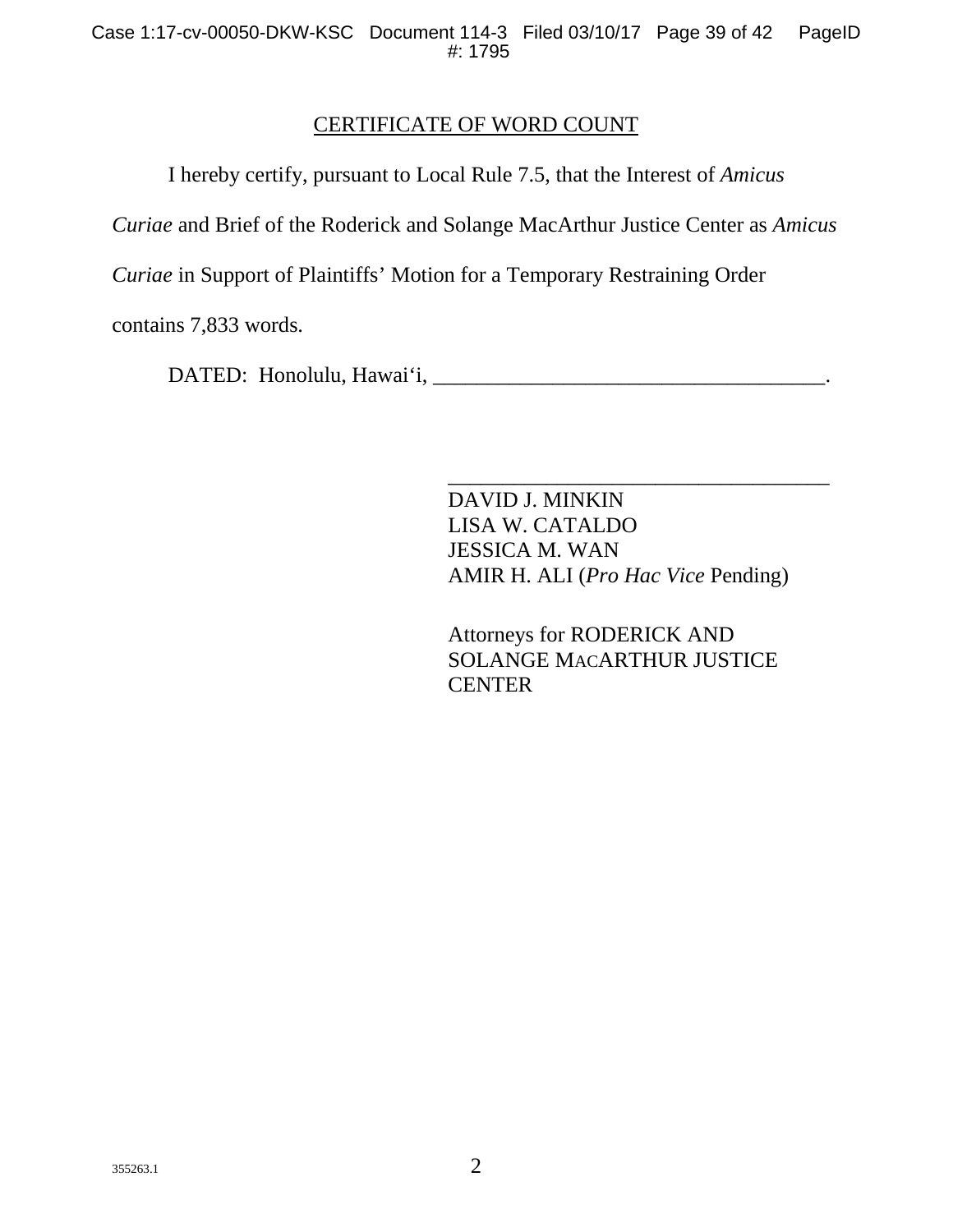# IN THE UNITED STATES DISTRICT COURT

## FOR THE DISTRICT OF HAWAI'I

| STATE OF HAWAI'I and ISMAIL                                     | CIVIL NO. 1:17-cv-00050 DKW-KSC |
|-----------------------------------------------------------------|---------------------------------|
| ELSHIKH,                                                        |                                 |
|                                                                 | CERTIFICATE OF SERVICE          |
| Plaintiffs,                                                     |                                 |
| VS.                                                             |                                 |
|                                                                 |                                 |
| DONALD J. TRUMP, in his official                                |                                 |
| capacity as President of the United                             |                                 |
| <b>States; U.S. DEPARTMENT OF</b>                               |                                 |
| HOMELAND SECURITY; JOHN F.                                      |                                 |
| KELLY, in his official capacity as                              |                                 |
| Secretary of Homeland Security; U.S.                            |                                 |
| DEPARTMENT OF STATE; REX<br>TILLERSON, in his official capacity |                                 |
| as Secretary of State; and the UNITED)                          |                                 |
| STATES OF AMERICA,                                              |                                 |
|                                                                 |                                 |
| Defendants.                                                     |                                 |
|                                                                 |                                 |

# CERTIFICATE OF SERVICE

I hereby certify that, on the date and by the methods of service indicated

below, a true and correct copy of the foregoing document was duly served upon the

following persons: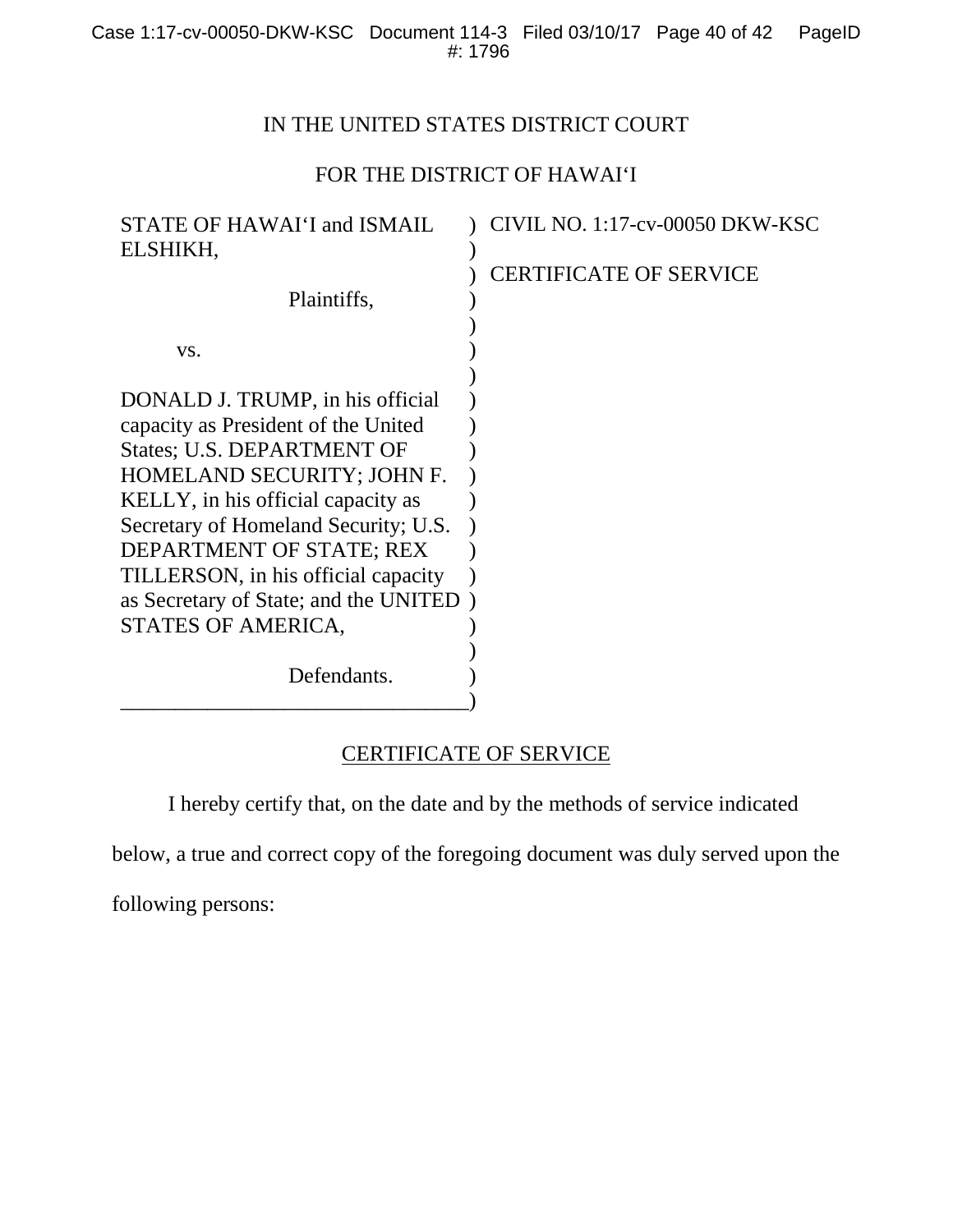#### **Served Electronically through CM/ECF:**

DOUGLAS S. CHIN, ESQ. hawaiig@hawaii.gov Attorney General of the State of Hawai'i CLYDE J. WADSWORTH, ESQ. clyde.j.wadsworth@hawaii.gov Solicitor General of the State of Hawai'i DEIRDRE MARIE-IHA, ESQ. deirdre.marie-iha@hawaii.gov DONNA H. KALAMA, ESQ. Donna.H.Kalama@hawaii.gov KIMBERLY T. GUIDRY, ESQ. kimberly.t.guidry@hawaii.gov ROBERT T. NAKATSUJI, ESQ. robert.t.nakatsuji@hawaii.gov Attorneys for Plaintiff STATE OF HAWAI'I

NEAL K. KATYAL, ESQ. neal.katyal@hoganlovells.com (*pro hac vice*) COLLEEN ROH SINZDAK, ESQ. colleen.rohsinzdak@hoganlovells.com (*pro hac vice*) MITCHELL P. REICH, ESQ. mitchell.reich@hoganlovells.com (*pro hac vice*) ELIZABETH HAGERTY, ESQ. elizabeth.hagerty@hoganlovells.com (*pro hac vice*) THOMAS P. SCHMIDT, ESQ. thomas.schmidt@hoganlovells.com (*pro hac vice*) SARA SOLOW, ESQ. sara.solow@hoganlovells.com (*pro hac vice*) (*pro hac vice*) Attorneys for Plaintiffs STATE OF HAWAI'I and ISMAIL ELSHIKH

ALEXANDER B. BOWERMAN, ESQ. alexander.bowerman@hoganlovells.com

EDRIC MING-KAI CHING, ESQ. edric.ching@usdoj.gov FLORENCE T. NAKAKUNI, ESQ. Florence.nakakuni@usdoj.gov BRAD P. ROSENBERG, ESQ. brad.rosenberg@usdoj.gov DANIEL SCHWEI, ESQ. Daniel.S.Schwei@usdoj.gov MICHELLE R. BENNETT, ESQ. michelle.bennett@usdoj.gov Attorneys for Defendants